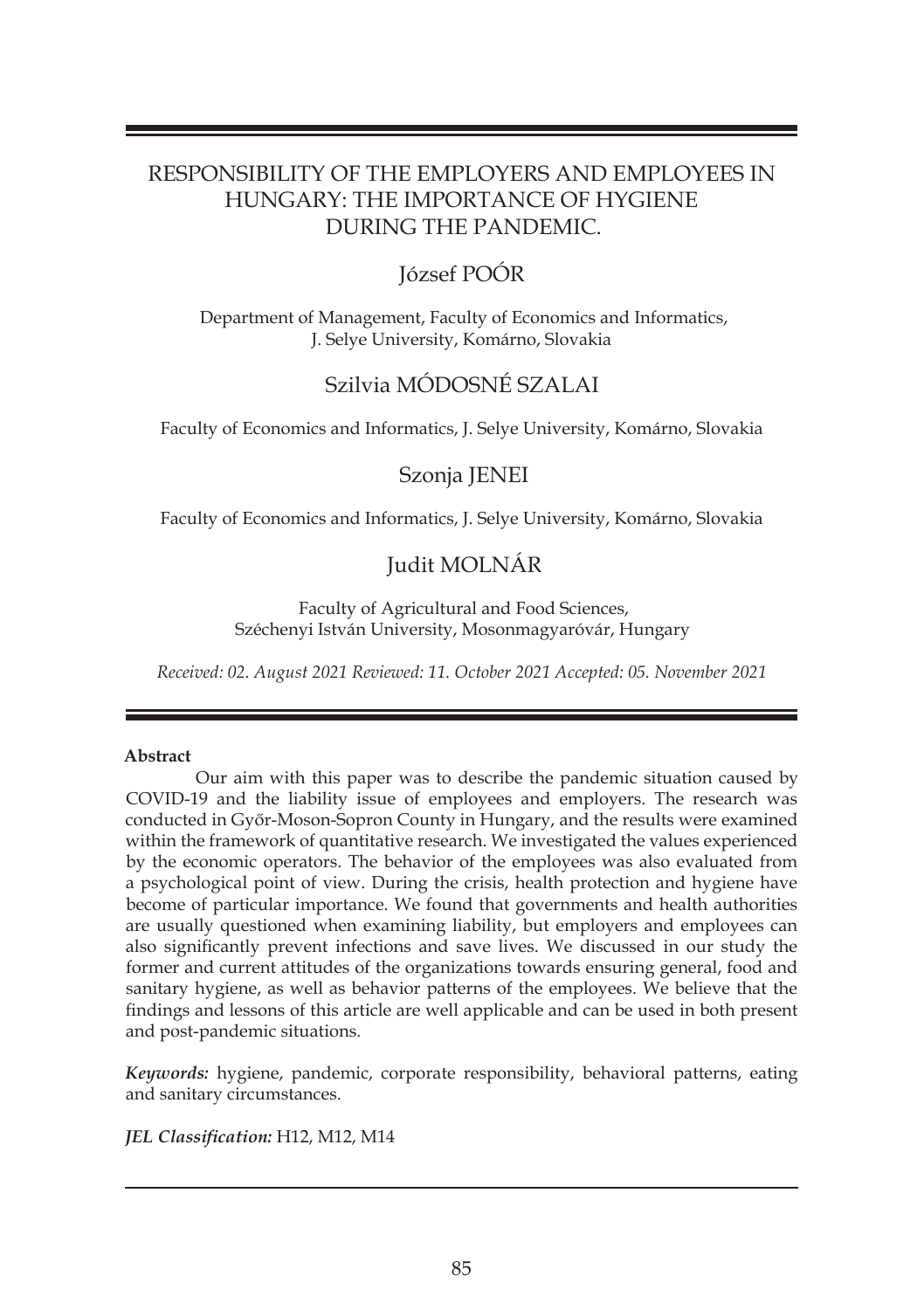#### **Introduction**

A relatively rare topic studied by researchers is the vulnerability and expectations of workers in their workplaces, even during a pandemic. There are growing appeals for acting. If we do not take action, we will lose an even more active and valuable labor force (ILO, 2020). We believe that our publication will fill a gap and be exploratory. We start our literature review on the history of epidemics because we can learn from the past (Diamond, 2019). Several factors can influence the impact of an epidemic on the population. These components differ from disease to disease and from pathogen to pathogen, but the development of population density and the route of spread of the disease are also significant factors (Mende, 2015). Influencing elements can also include occupational hygiene.

 When creating our model, we consider the lessons and the characteristics of the pandemic and society and identified four interdependent leaders. Our publication focuses on employees, so we deal with the tasks and reactions of the management and the human resources (HR) department.

 The previously mentioned HR organization has a significant role in developing and combining atypical and standard work schedules. After all, we point out that the development of occupational health and safety requires two factors: the responsible company and the other is the mature personality of the employees. We conclude our theoretical summary by presenting the pathogens and emphasizing the importance of food and personal hygiene. We believe that a quantitative procedure with online questionnaires is the most appropriate for our research. Although we cannot provide representativeness, we can shed light on essential contexts related to our topic. Thus, we examine, among other things, the relationships between managerial effort and employee compliance and further employee expectations and compliance as well.

## **Theoretical background**

As mentioned in the introduction, our literature review covers several disciplines. In our view, the following information plays an essential role in compiling a cognitive questionnaire that fits our topic and in making a suitable study for testing our basic idea (Banerjee & Duflo, 2019).

#### **History of epidemics**

At the level of society, it is essential to distinguish between wars and epidemics among the threats lurking for humanity. Related to this topic is the book Diamond (2019). According to the author, wars and murders accompany our history. However, the technical development and the attitude arising from intelligence significantly influence their outcome on the number of deaths. Due to the low population density in tribal societies, epidemics are less destructive, wars are much more common, while in densely populated areas, infectious diseases are mentioned as the most common cause of death, and wars and murders are less common (Reyes et al., 2013). In this connection, it should also be mentioned that several studies have also highlighted that in densely populated regions, higher levels of health care often result in lower levels of communicable diseases and morbidity (Hamidi, Sabourih & Ewing, 2020).

Various researches have also shown that, out of these two threats examining their effects, epidemics are the winners because they claim far more lives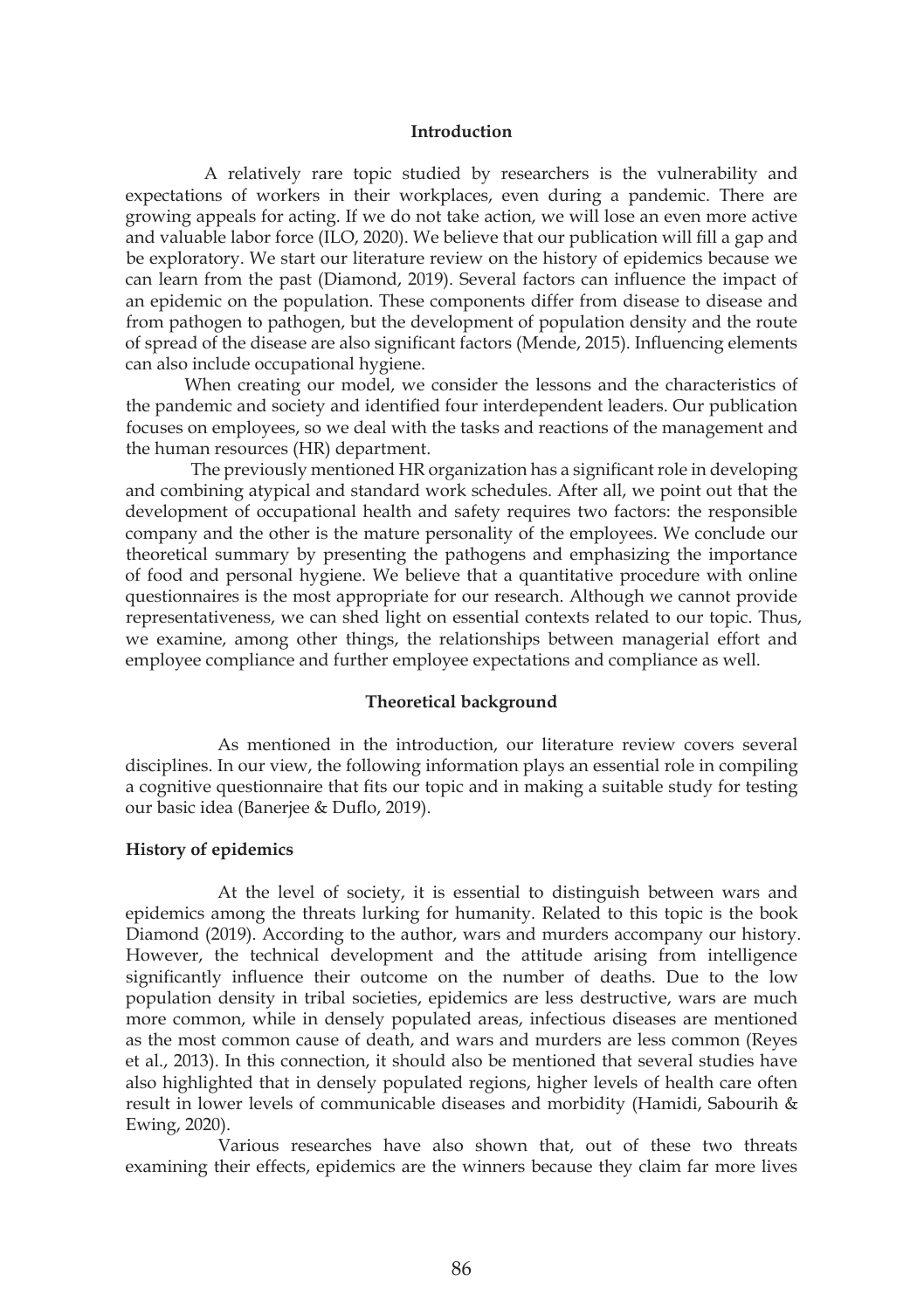than wars and terrorist attacks (Kun et al., 2021). One of the most important findings of the author is that we can successfully prepare for the challenges of the future if we intelligently understand everything possible from the past (Christopher et al., 2004). In every crisis, there is the potential for development, for positive changes, for exploiting the opportunities arising from the crisis (Diamond, 2019). In addition, of course, we may encounter new areas and challenges where old, well-proven methods cannot be applied without modification. We can only rely on our previous knowledge (Sheffi, 2017).

It is worth mentioning the epidemics that have wreaked the most significant devastation locally or globally in human history. The plague, also known as the Black Death, struck Europe in the 14th century, killing millions of people, 60-70% of the population in some countries. Overcrowded areas and poor sanitary conditions accelerated the spread of the infection. In order to prevent the spread of the disease, the quarantine institution was first applied in Italy. The word 'quarantine' means 40 days. During this pandemic, the actual and potential carriers of the disease were first isolated (Forrai & Barcs, 2018). Many people are familiar with the great plague in London, which claimed nearly a hundred thousand lives. During this time, the importance of social distancing became clear (Turner, 2018).

During the cholera epidemic, the importance of various public health measures was highlighted. The spread of the epidemic and the collected statistical data were plotted on a map by a London-based doctor, John Snow. Thanks to his research, many lives have been saved by using clean water instead of sewage and realizing the importance of handwashing (Romsics, 2017).

The most effective defense in the fight against epidemics is the development of vaccines. In 1796, Edward Jenner, an English physician, invented the first vaccine in the world. He extracted the active ingredient of the smallpox vaccine from the blood of dairy girls who had previously undergone the infection (Opriessnig et al., 2021). The coronavirus, released in 2019, caused health and economic damage in all countries worldwide in the following year. Effective defense required innovative researchers and doctors like Edward Jenner. Hungary is proud of Katalin Karikó (Trouillard, 2020), who comes from Hungary and has played a crucial role in developing the COVID - 19 vaccine. The biologist graduated from the University of Szeged and currently fills a leading position at a company in Germany, which is revolutionizing cancer drug development. The Pfizer vaccine was developed based on high-speed technology. It does not contain the virus's entire genome and does not cause infection.

More than 900 innovators and business people participated in empirical research. Close to half of them believe that the lesson of the pandemic is that decisionmakers, business people, and politicians all over the world may realize that much more money needs to be spent on education, science, and health care from the budget (Anderson, Rainie & Vogels, 2021). They can satisfy themselves that teachers who teach the future generation, researchers obsessed with finding solutions to eternal problems, and doctors, nurses who save us by putting their lives at risk, deserve our respect and financial esteem (Újszászi, 2020).

Many government models have been developed to deal with the crisis. The closure-based model has been used in most countries (Hale et al., 2021). A specific model was followed by the Swedish government, where the emphasis was put on individual responsibility. They survived the first three waves of the epidemic with relatively low mortality (14 people / 10,000 inhabitants), and in the value of GDP, there was a much smaller decline (-2.8%) in Sweden than in other countries (-4 and -6%), such as in the EU (Wéber, 2021).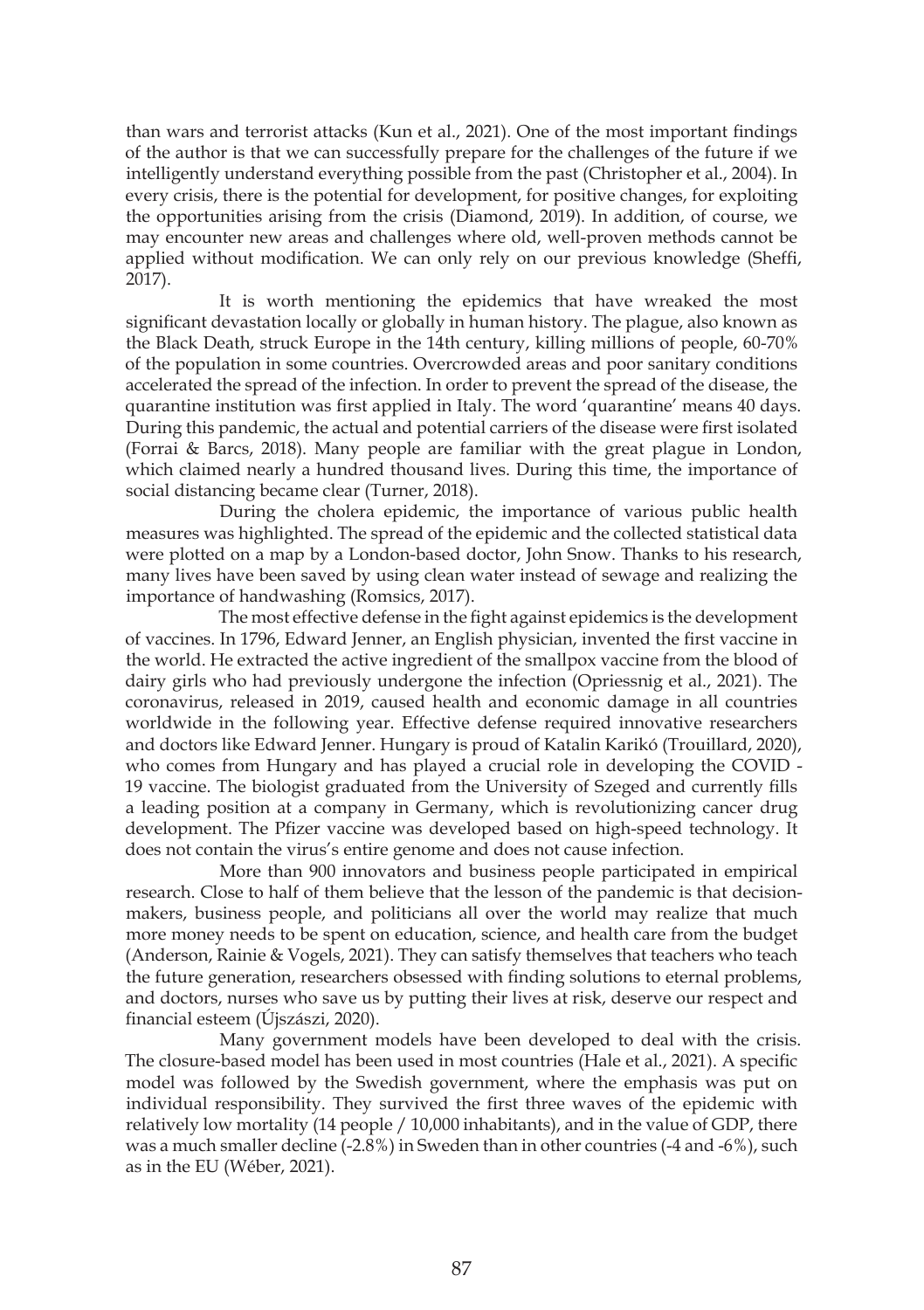It is essential that we "do not limit our interest to some predatory microorganism." It is essential to see the bigger picture (Honigsbaum, 2020: 15). In the same vein, it is worth highlighting that "such diseases always have broader environmental and social causes (Honigsbaum, 2020: 15). It is also important to point out in connection with the coronavirus (COVID-19) that the real threat to our civilization is not Covid, but climate change, resource depletion and globalization inequality (Diamond, 2019). Interdependent researchers go even further and believe that "ensuring our health is not possible without ensuring the health of all other living beings" (Einstein, 2021:42). The digital guru and philanthropist of our current world, Gates (2021:288), believes that "innovation, regulation and market structures" that can help solve the problems mentioned above need to be innovated and supported even more than at present.

#### **Models that form the basis of our research**

According to the model found in the literature related to our research, health protection includes proactive and preventive measures that became common during the pandemic. Proactive elements include steps to physically prevent the spread of the virus, such as making the use of a face mask mandatory, hand disinfection, frequent surface disinfection, and plexiglass walls when many people are working in large areas and the use of gloves. Preventive tasks aim at screening for potential infections. Among other things, special attention is paid to thermometry and monitoring of employees showing signs of infection. If there is a likelihood of illness, the worker is temporarily banned from work is required to undergo quarantine at home, after which he or she can return to work if the coronavirus test is negative (Cirrincione et al., 2020).

Our model identifies four responsible elements: government, media, organizations, and individuals. All governments have a general strategy to "control the pandemic by slowing down the transmission of the virus and reducing mortality associated with COVID-19" (WHO, 2020:7). The actors consciously and unconsciously influence each other's actions (Figure 1). In the analysis, we focus not on the elements of the model but the relationships between them.

## *Figure 1 Responsibility for curbing the spread of the virus*



*Source: Authors' own research*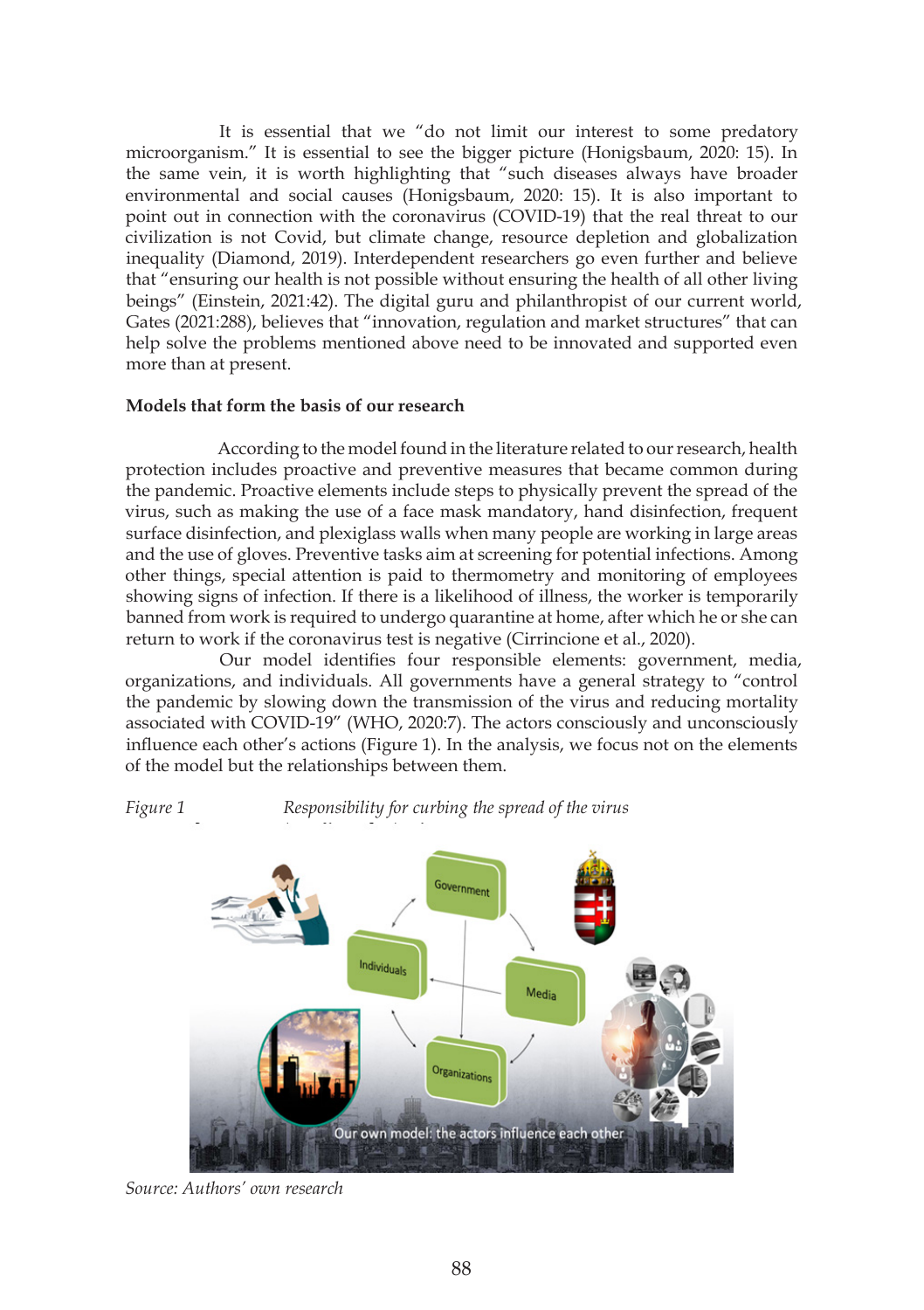We first mention the relationship between the organizations and the government. In Hungary, the last one and a half years caused such damage in some industries that the affected organizations cannot recover independently. The government's responsibility is to assess these situations and allocate scarce financial resources most needed. Saving small and medium-sized enterprises is crucial because they are the engines of the economy, the largest employers, the main actors in economic life at the local level (Karácsony, 2020). Government-supported organizations typically retain their employees, so government and organizations affect the individual-organization relationship.

 The EY (2021), an international organization of multidisciplinary professional services, surveyed the relationship between individuals and organizations. Their most significant result is that more than half of the workers would change jobs if they were not provided with a certain amount of flexibility and the possibility of working from home even after the pandemic. Executives, civil servants, and employees who have worked for the company for at least ten years insist on their workplace under any circumstances. It is an exciting finding that 61% of the respondents would make vaccination mandatory for office workers. A German research publication listed three reasons for accepting the vaccine:

- news about the side effects of vaccines
- the use of mandatory vaccination
- the characteristics of the responding people (age, gender, income and education)

 Regarding the relationship between government and employers, Kőműves and Berke (2021) found that in order to deal with labor market anomalies and retain the workforce, enterprises alone are not enough. Practical government actions and measures are needed in both the field of education and tax policy.

 Companies are thinking long-term and also focus on retaining the workforce during this crisis. In terms of the relationship between the organization and individuals, several firms struggled with a shortage of skilled labor before the pandemic, so retention management has become a key area of human resource management in recent years (Poór et al., 2021d). Teleworking plays a significant role, as employees who work at home during the crisis and perform their duties remain valuable organization members (Kőműves and Berke, 2021). Regarding the coronavirus pandemic, it is worth noting that most workers were unfamiliar with the concept of health improvement before the crisis. A sense of well-being was enhanced by wages, appreciation from managers, and extra cash rewards. If the working atmosphere is more pleasant, calmer and more balanced, it will be better. Most of the stress is caused by high workloads, ensuring customer satisfaction, and improper contact with the leaders.

 According to research by Berke, Schmidt and Kőműves (2021), 55% of respondents do not like working in their current job. Improving the quality of the relationship between managers and subordinates can be vital to the solution. If we feel that the leader recognizes us, counts on us, and considers our opinions, it is often worth more than wages and other motivating factors. Improving social distancing and health safety measures can increase workers' aversions. Despite all good intentions, it is difficult to determine the sequence of steps that will best protect the health of citizens and make the economy work. Most governments responded to the crisis relatively quickly, even before the excessive increase in the number of deaths. However, the financial protection measures that affected and helped companies came later than the decisions that led to the closure of borders and shops. Measures that most affect individuals include restricting the opening hours of stores and switching to online education. Provisions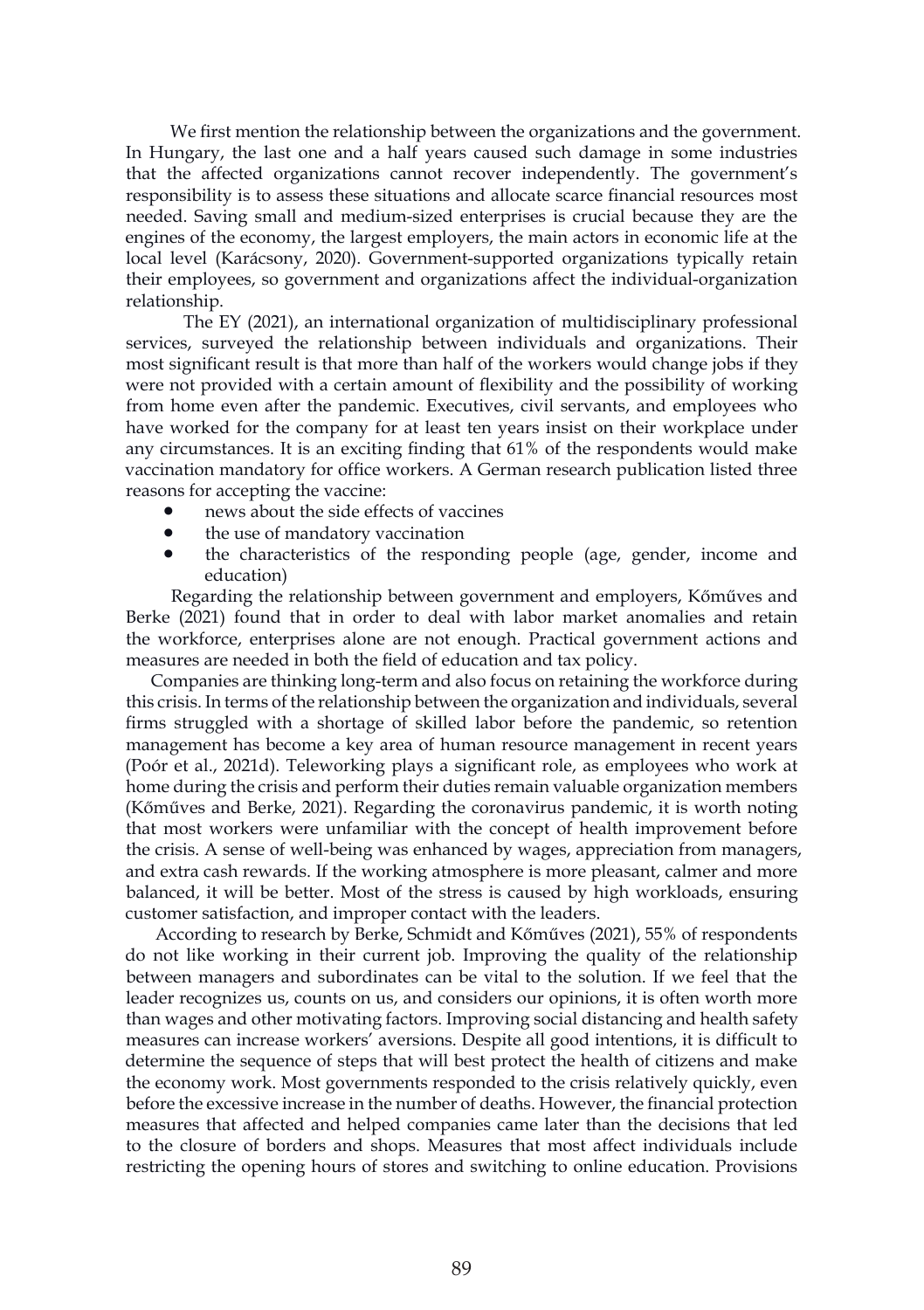affecting companies include wage subsidies, rent freezes, and credit moratoriums (Hale et al., 2021). (Comments: In the next paragraph, we outline the relationship between the government and the media.)

 A study finds that if the government is an active player in social media, it strengthens citizens' positive opinions and trust in government transparency (Song and Lee, 2015). In this way, governments can promote their measures to protect health. Many citizens still obtain information from local, print media. Newspapers around the world are struggling with funding problems. According to the financial model developed in Australia, advertising revenues, subscription fees, and sums from the disclosure of government information maintain the operation of newspapers. A \$ 4.5 million advertising support package was applied in the country. They were encouraged to show solidarity with the slogan found in the local print media: "We are all in this together."

 We need to draw attention to the dangers of online misinformation. According to research conducted in Arkansas, USA, false claims, misleading information, false cures and treatments published in the media during a pandemic undermine the government's efforts against the disease and threaten consumers' physical and financial security (Marcoux et al., 2021). Several factors influence the administration of vaccines against the COVID-19 virus. These include the informative and misinformative effects of the media. There is an urgent need and much work to be done through strategic communication to form an objective image (Viswanath et al., 2021). An international study has found that scientists, as a disseminator of factual and reliable information, have played a key role in improving resilience against misinformation at the societal level. Further research is needed to understand what influences the reception, processing, and dissemination of false information (Roozenbeek et al., 2020).

 Dr Tedros Adhanom Ghebreyesus, the Director of the World Health Organization (WHO), set out the overarching concept of our model about responsibility. At the beginning of the crisis, in the spring of 2020, at the Virtual press conference on COVID-19, he stated: "This is not just a public health crisis, it is a crisis that will touch every sector – so every sector and every individual must be involved in the fight. We have said from the beginning that countries must take a whole-of-government, wholeof-society approach, built around a comprehensive strategy to prevent infections, save lives and minimize impact." (Ghebreyesus, 2020).

## **The impact of the pandemic on the operation of companies and HR activities International survey on Covid and HRM**

A large-scale, international survey was conducted with several universities in Hungary, Austria, Bosnia-Herzegovina, Bulgaria, Romania and Slovakia, examining the changes in corporate and human resource management activities during the three phases of the pandemic. In our paper, Figure 2 shows the duration of the research phases in Hungary and the number of responding public and private organizations (Poór et al., 2021a and 2021b).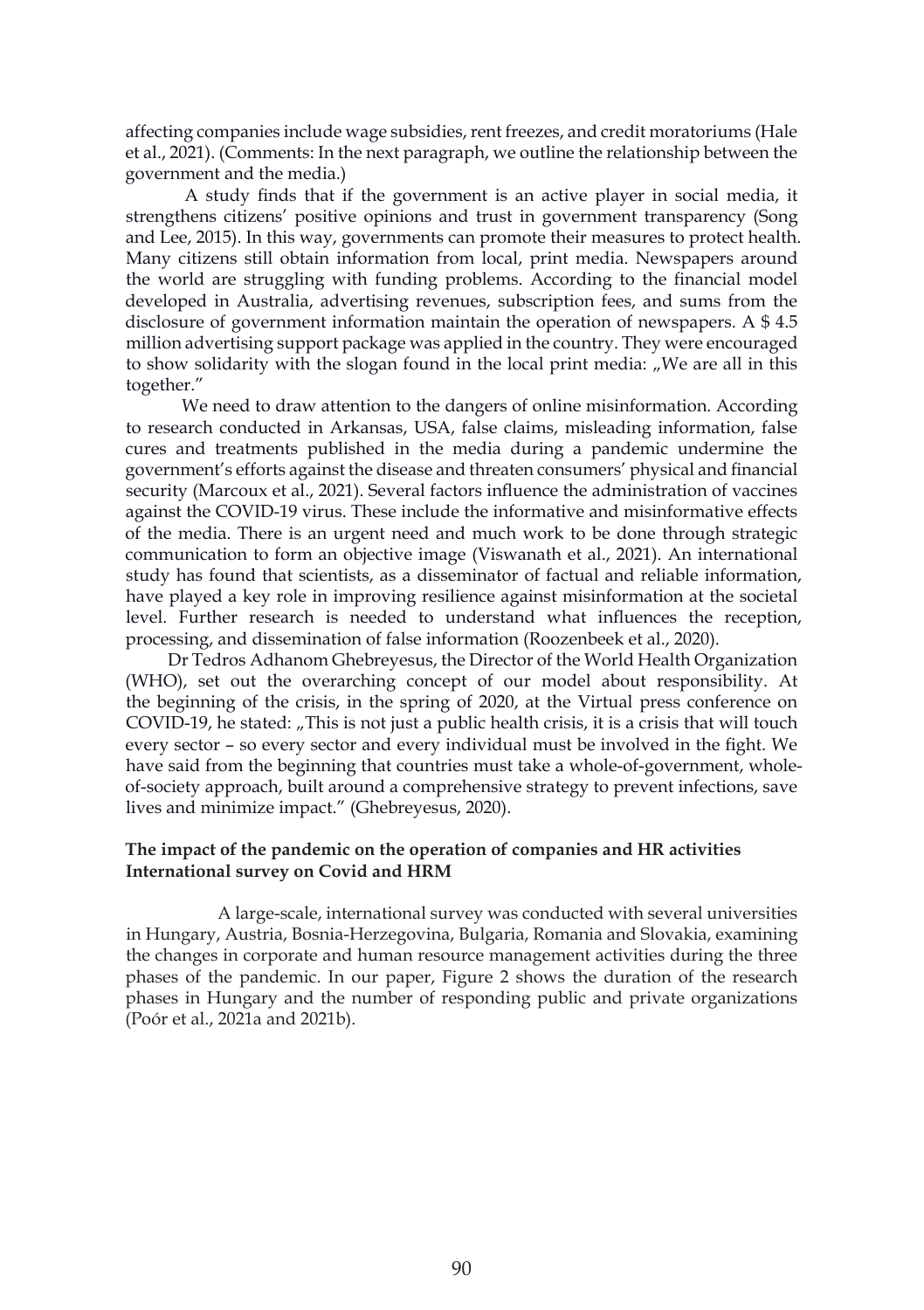*Figure 2 Data of the CoronaHR survey*

| Phase 1 | • 12 June - 31 July 2020<br>• 508 responding organizations<br>• 59 organizations from the public sector        |  |
|---------|----------------------------------------------------------------------------------------------------------------|--|
| Phase 2 | • 1 August - 15 November 2020<br>• 1014 responding organizations<br>• 226 organizations from the public sector |  |
| Phase 3 | • 1 March - 20 April 2021<br>• 263 responding organizations<br>• 52 organizations from the public sector       |  |

*Source: Authors' own research*

 One of the critical issues of the research is the change in the order of importance of human functions. In the present case, we focus only on health-preserving activities. Table 1 shows that health care plays an increasing role, moving from eighth to sixth place in the three phases of the pandemic, according to the CoronaHR survey presented in Figure 2.

| Phase 1                                                                                                                     | Phase 2                                                                                                   | Phase 3                                                               |
|-----------------------------------------------------------------------------------------------------------------------------|-----------------------------------------------------------------------------------------------------------|-----------------------------------------------------------------------|
| Recruitment, selecting, headcounting, recruitment<br>planning                                                               | Recruitment, selecting, headcounting, recruitment<br>planning                                             | Recruitment, selecting, headcounting, recruitment<br>planning         |
| Internal / online communication, providing information                                                                      | Administration, labour law, labour issues                                                                 | Workforce retention, motivation, benefit, commitment,<br>satisfaction |
| Workforce retention, motivation, benefit, commitment, Workforce retention, motivation, benefit, commitment,<br>satisfaction | satisfaction                                                                                              | Administration, labour law, labour issues                             |
| Education, trainings, development, e-learning                                                                               | Internal / online communication, providing information                                                    | Internal / online communication, providing information                |
| Wage subsidies, payroll                                                                                                     | Education, trainings, development, e-learning                                                             | Education, trainings, development, e-learning                         |
| Work from home, teleworking, atypical employment                                                                            | Wage subsidies, payroll                                                                                   | Health and safety in the workplace                                    |
| Administration, labour law, labour issues                                                                                   | Tasks concerning the pandemic (providing safety<br>tools, dealing with social and psychological problems) | Work from home, teleworking, atypical employment                      |
| Health and safety in the workplace                                                                                          | Work from home, teleworking, atypical employment                                                          | HR digitalisation, eHR                                                |

*Table 1 Location of life and health-protecting measures among HR functions*

*Source: Poór et al. (2021c)*

An international research team found that during the COVID-19 pandemic, the practice-oriented exercise of human management functions (training, development, occupational health and safety) had an increased impact on the organization's performance. Protecting health and lives was the most significant challenge for HR professionals in the critical period (Zhong et al., 2021).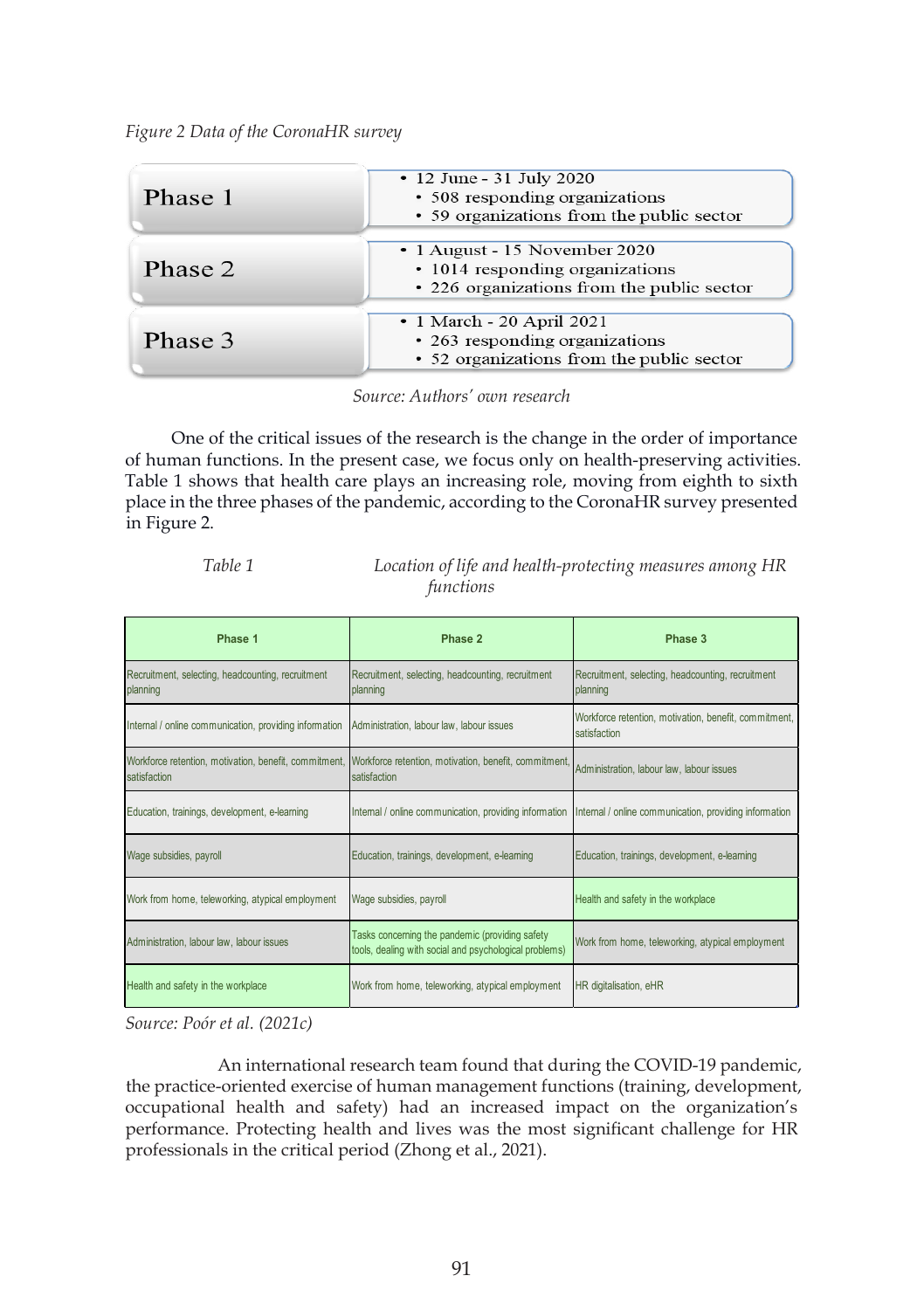#### **Three options: work from home, from the office and hybrid employment**

Before the pandemic, barely 3% of Hungarian workers worked from home, which increased to almost 18% during the crisis (CSO, 2020). Regarding working from home, we can say that the workload was reduced for some employees, while it meant full-time workload for others. The phenomenon was observed not only in Hungary but throughout Europe. For those who have never worked from home, 27% complained of reduced free time. The requirements expected by the employer could only be met by sacrificing weekends or extending working hours which has led to work-life balance disturbance, household failures, and difficulties in raising children (Eurofound, 2020). There has been an even more drastic change in the US. Where before the pandemic, 15% of employees worked from home. While during the first wave of the pandemic, almost half of them worked from home (Sull et al., 2020).

Employers should consider telework and hybrid solutions during the phase of recovery. Researches are still ongoing to suggest possible solutions to companies to reconcile the two types of work (Böcskei & Kis, 2020). Working from home is a costeffective solution, as office costs and cleaning do not have to be counted. It also benefits employees because they do not have to travel and bear its costs. In most cases, personal presence promises specific benefits in sensitive business discussions and decisions. Figure 3 summarizes the advantages and disadvantages of working from home based on the literature (Kazainé, 2020). It is important to emphasize that the positive and negative features presented here are not only Hungarian features.





*Source: Authors' own research*

According to another survey conducted in Slovakia, teleworking did not reduce employee satisfaction. The number of people working from home has increased nearly seven times. Many people have only met this atypical form of employment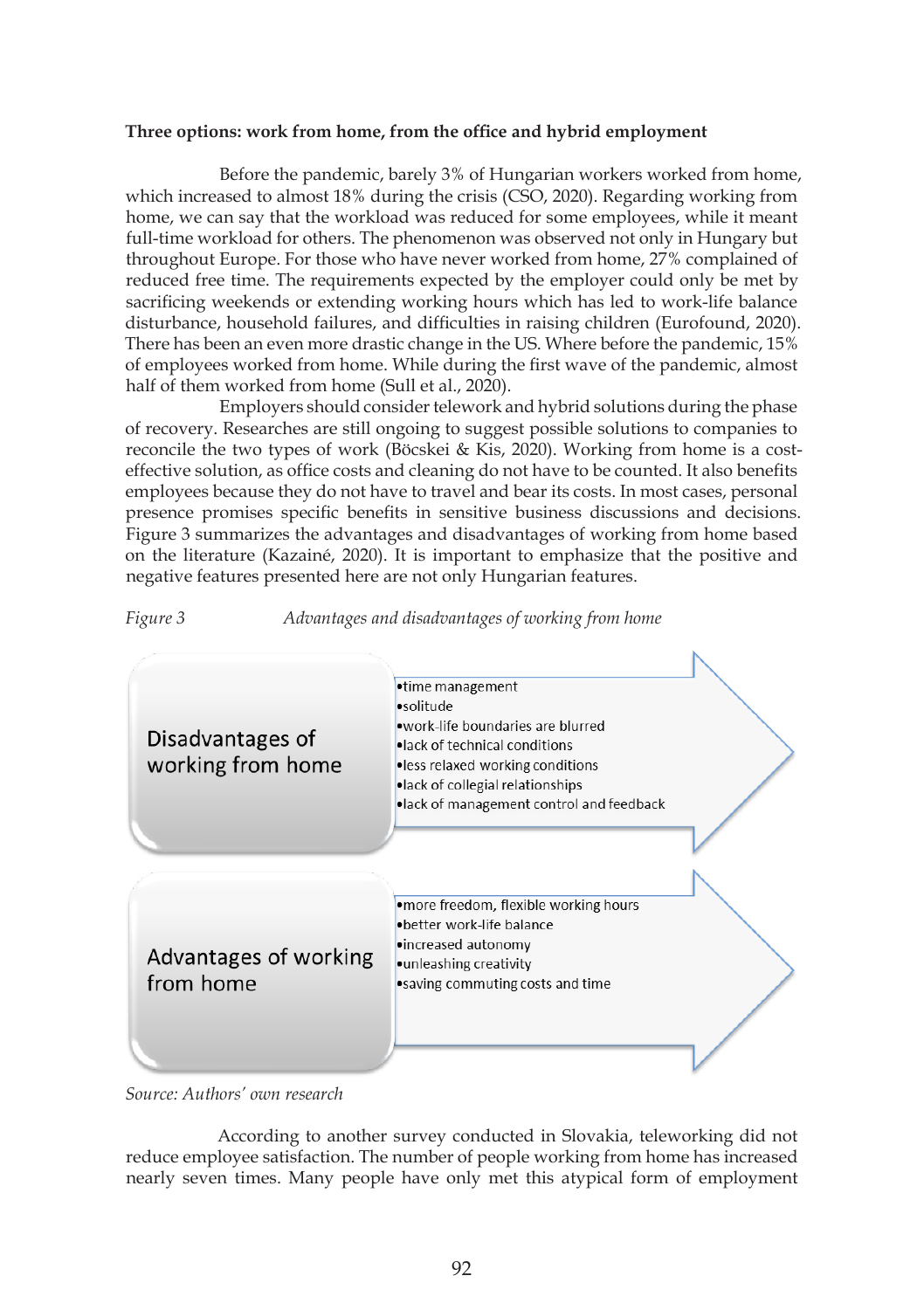during the pandemic and, based on their experience, would continue to work from home to some extent. However, organizations need to be careful that isolation, barriers to the flow of information, and marginalization of career opportunities do not override the unquestionable benefits (Karácsony, 2021).

Attendance and teleworking are not the only solutions. A combination of them is also conceivable. It is not yet widespread in Hungary, but it was commonly used in the welfare and creative states (Germany, Great Britain, the Netherlands, Poland, Italy, Denmark, and Austria) before the pandemic, and researchers examined organizational difficulties (Mailand & Larsen, 2018).

In Hungary, work from home has spread due to the coronavirus; therefore, organizations have switched to flexible work forms (Karácsony, 2020). We hope this change in attitude will be enough to select the optimal solution after a pandemic situation.<br>Figure 4

*Figure 4 Teleworking, attendance work and hybrid employment*



# organization

*Source: Authors' own research*

## **Responsible organization**

The responsible firm integrates self-regulation into the business model. It includes the followings:

- competes hard but fairly,
- provides an attractive return on capital for shareholders,
- manufactures products that consumers like,
- these products make their lives better,
- suppliers want to enter a deal with the company because they benefit from it,
- employees are willing to work for the company and are satisfied with their remuneration and professional development,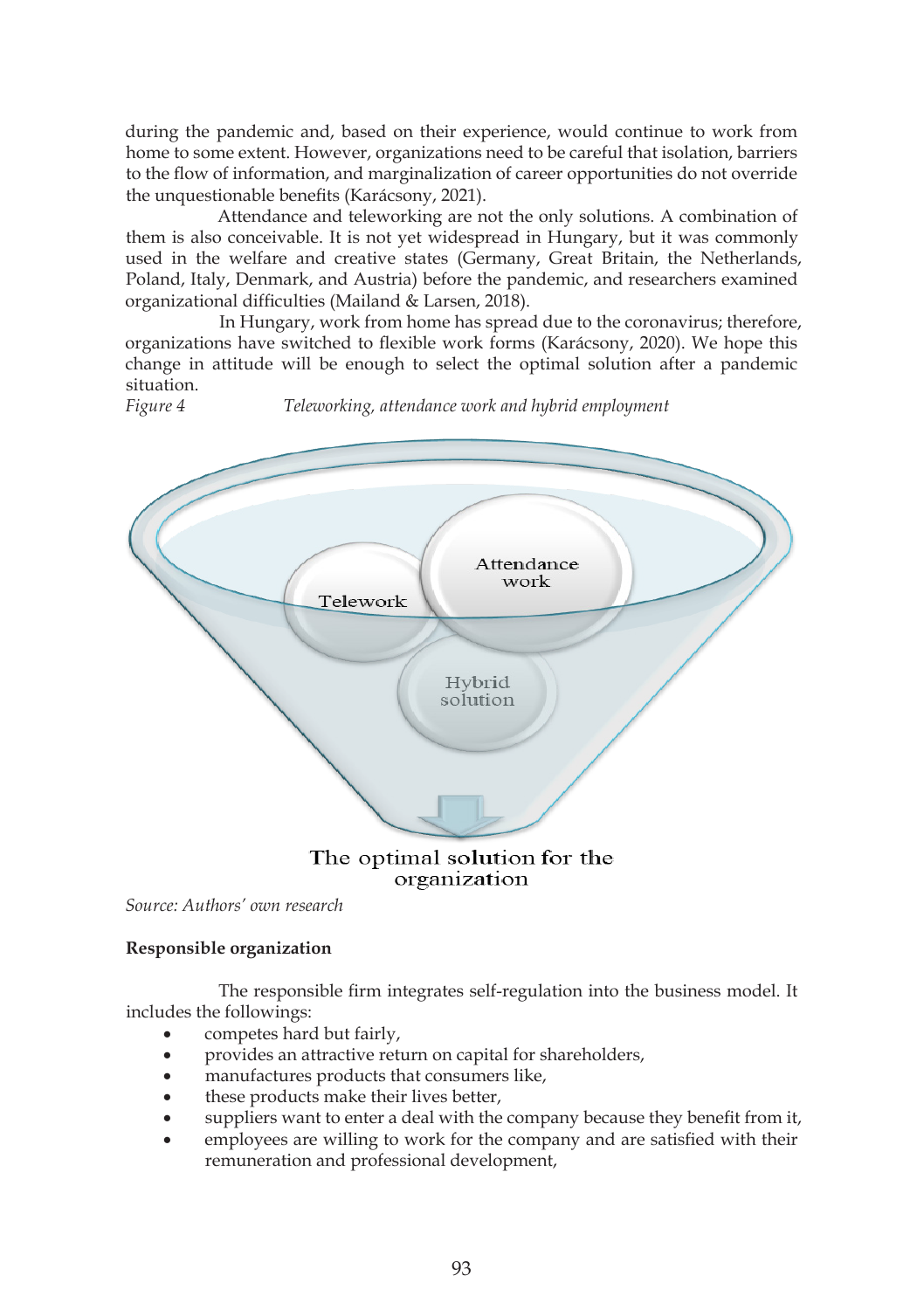- behaves as a good citizen at its premises.
- pays tax on profits (Freeman, 2011).

In a pandemic situation, this list may be supplemented by measures and costs taken for the health and safety of employees. This activity does not contradict the need for long-term profitability. Employers must consider lost human lives and human knowledge capital leaving the irresponsible company.

The results of a survey conducted in Hungary in 2020, involving 277 responding organizations, draw attention to the fact that responsible companies place great emphasis on creating a pleasant work atmosphere, a safe work environment and the opportunity to work from home, which are essential conditions for the success of organizations (Antalik et al., 2020). In times of crisis caused by the coronavirus, ensuring the conditions mentioned before will be a priority. Health protection and safe working conditions are essential to curb the spread of the pandemic. Organizations are trying to introduce home office work in as many jobs as possible. It is essential that organizations, even in isolated circumstances, strive to maintain a pleasant atmosphere and ensure effective online communication between employees through technical devices.

### **Mature personality**

 Setting the criteria for a mature personality is worth starting from Erik Erikson's development theory. According to Erikson, the characteristics of a mature personality can be formulated concerning the current developmental state of the individual. Solving the crises and problems that arise in certain stages of life plays an essential role in this evolution. Unresolved crises can result in bottlenecks but are necessary for maturity to enter the next stage of development (Widick et al., 1978).

 According to Jeffrey Young, a cognitive therapist and creator of the concept of schema theory, we are born with five primary emotional needs:

- The need for security, stability, acceptance and care.
- The need for autonomy, competence and a sense of identity.
- The need for free expression of emotions and demands.
- The need for spontaneity.
- The need for realistic boundaries.

 The author states that if the five basic needs are adequately met in childhood, it plays a vital role in developing mental health. As a result, we can more easily adapt ourselves to the community and other people. Failure to meet the basic needs can lead to mental injuries such as low self-esteem or frequent mood swings. The injured person may be tormented by the following thoughts (Rafaeli et al., 2011).

- People I love always leave me.
- If they get to know me, they find me worthless.
- No one can be trusted.

 As a result of early childhood traumas, he still sees the world the same way when a person grows up. In the absence of proper emotional care, fixed relationship patterns make it difficult to adapt to society, the individual's personality may be distorted, and harmful patterns may develop. These include the emotion deprivation scheme, which means that the individual cannot expect an empathic attitude and does not even ask for it after a while. Another such scheme may be low self-esteem, which causes the person to respond to criticism with excessive sensitivity (Bach et al., 2018).

 Berentés (2012) developed the complex model of the mature personality. The author is a university lecturer and also practices as a psychotherapist. In the model, she outlined the human qualities necessary for success and happiness. The mature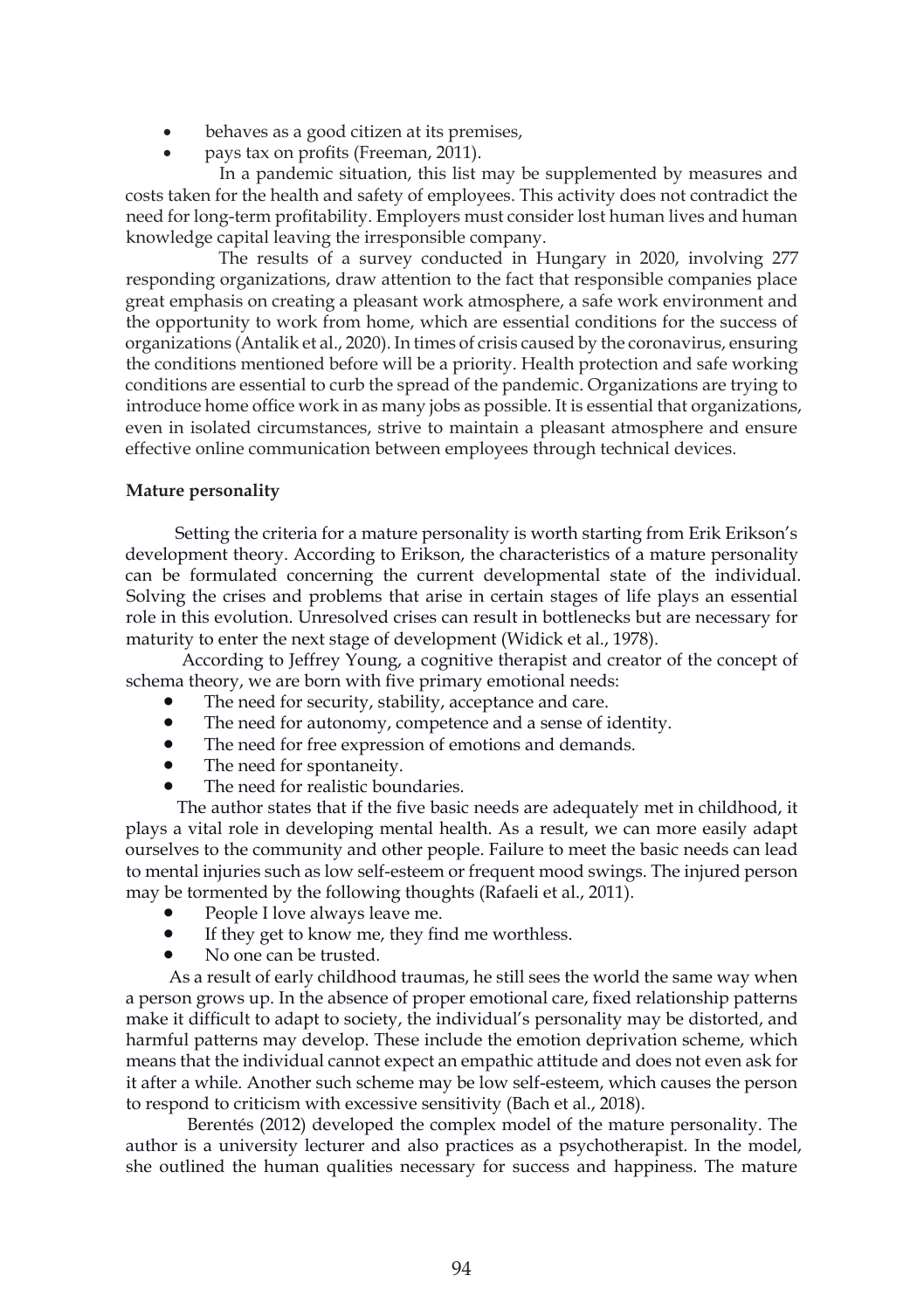personality model, supplemented by other significant characteristics identified by other psychologists and researchers, is summarized in Figure 5.

 Let us examine each feature in more detail. Mature adults see themselves and the world around them realistically, while immature personalities distort the facts to obtain benefits. Mature individuals form equal relationships, have stable self-esteem, and therefore do not need the praise of others. On the other hand, an immature personality forces success and strives to build excellent relationships. A mature adult accepts other people and is aware that there are many different opinions in the world. As a result of acceptance, the individual does not criticize, qualify, or judge and does not even seek to defeat others (Berentés, 2012).





*Source: Authors' own research*

 An individual with a mature personality is credible, taking responsibility for his actions, which is often preceded by a long journey of self-knowledge. One of the essential characteristics of a mature adult is that he does not blame the circumstances for his fate. Nothing is sure that we have built in our lives (Harwood, Beutler & Groth-Marnat, 2021). Everything can collapse, but we must not linger among the ruins for long; we must move on. Only the person who takes it responsibly can rebuild his life from a difficult situation. Self-pity and complaining refer to emotional deficiencies but not positive changes. The individual is stuck at the level where, in his own opinion, he constantly becomes a victim of the situations and events around him. The key is to recognize that, in fact, most of what happens starts from us, but at least we are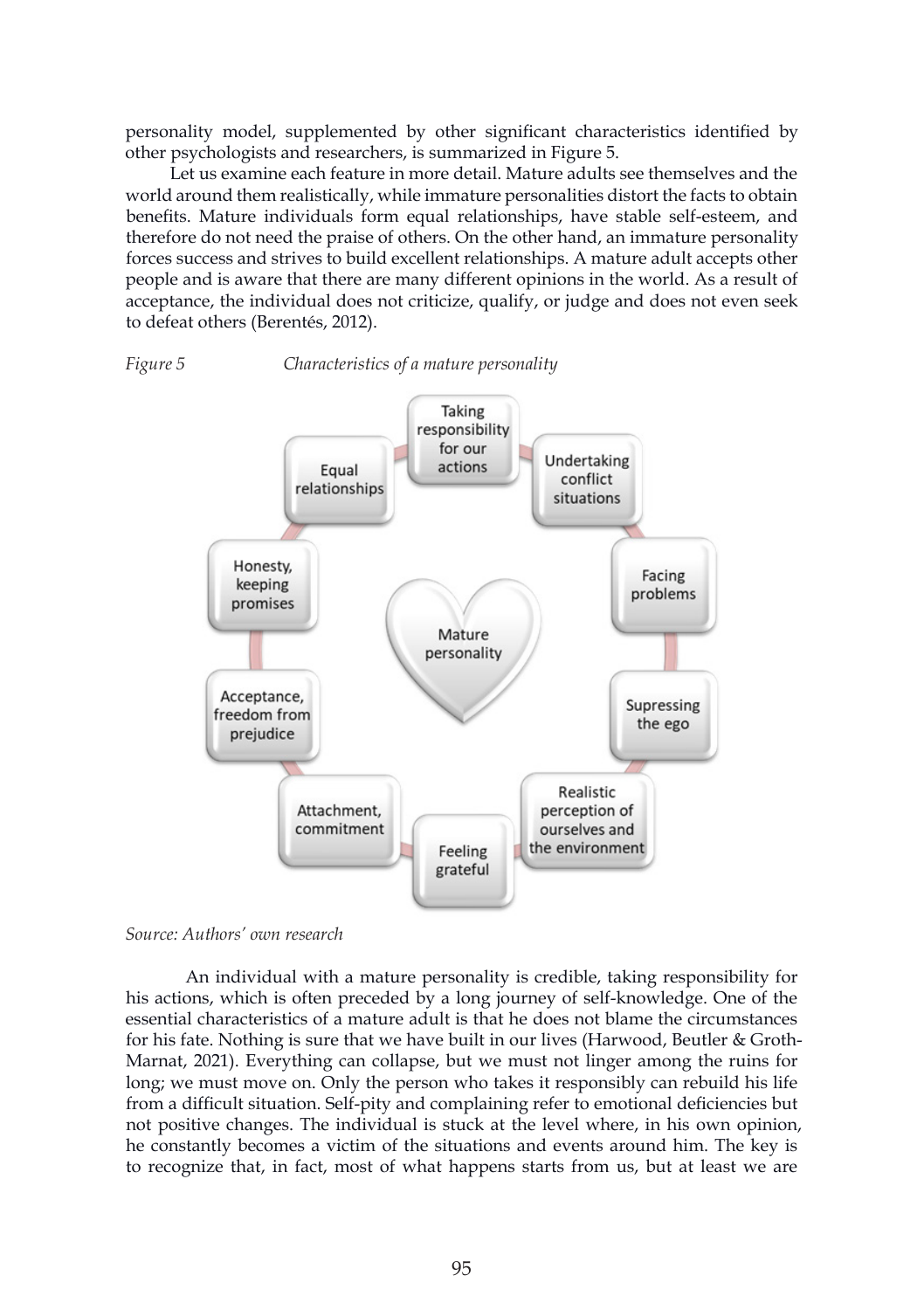responsible for our reactions to the circumstances (de Vries, 2014).

Emotional immaturity, along with many defining events, in most cases comes from childhood, the early period of our development. As a result of the traumas we have experienced, a break in our personality may occur, constantly affecting our human relationships and responses to others as adults. We often suffer from a lack of love, attention, and care. If a child does not get enough positive reinforcement or perhaps receive too much negative feedback, he or she may suffer a lot later from not feeling lovable and good enough. He strives to meet unrealistic expectations without unconditional acceptance (Ita & Grünhut, 2020).

A significant characteristic of a person with a mature personality is controlling his ego. The primary guideline in our human relations must be the heart, and we must approach other human beings with love, humanity and acceptance. It is also a significant feature that emotionally mature individuals often exercise a sense of gratitude. They give thanks for everything given to them every day in the life, from the tiniest thing to the pains they have gone through. Responsibility is also manifested in their communication. They communicate assertively, they are not afraid to honestly express their opinions, but they also draw their limits, which is a measure of the degree of adult relationships. The mature person keeps his promises to others and himself. He avoids lies, which is often the reaction of a child afraid of punishment. Honesty is accompanied by selfacceptance (Williamson, 1992).

Examining the characteristics included in the model, we can conclude that, without exception, all of them play an essential role in managing the situation and effectively curbing the pandemic. Responsible, mature employees take the use of protective equipment seriously. Their behavior is honest, and if they perceive the symptoms of the disease, they go to quarantine. They face the problems caused by the viral situation, and if disagreement develops with any of their colleagues in a stressful situation, full of fear and uncertainty, they try to resolve it in a mature, patient manner. They realistically perceive the situation and evaluate the rules necessary for defense. They treat their immediate co-workers with understanding, acceptance and patience. They do not give control to the ego.

They are not dominated by selfishness, and they put the community's interests first instead of individual interests. Dedicated employees also consider it essential that the organization continues its operation smoothly and that the required number of employees can work at all times. To this end, they seek to curb the spread of the infection and use protective equipment. Last but not least, we must not forget that individuals with mature personalities are grateful for all the good things they have, including their health, which is the most significant value in life, and its importance in the pandemic situation caused by COVID-19 has become even more significant. As the German philosopher Arthur Schopenhauer briefly stated: "Health is not everything, but without health, everything is nothing."

#### **Pathogens in the workplace, eating, bathing**

The discovery of the viruses has named after Russian research biologist Dmitry Ivanovsky. Viruses are only a few hundred nanometers in size, so an electron microscope can detect them. Their structure consists of a protein coat and a hereditary material in terms of their structure. Mapping their properties is addressed by virology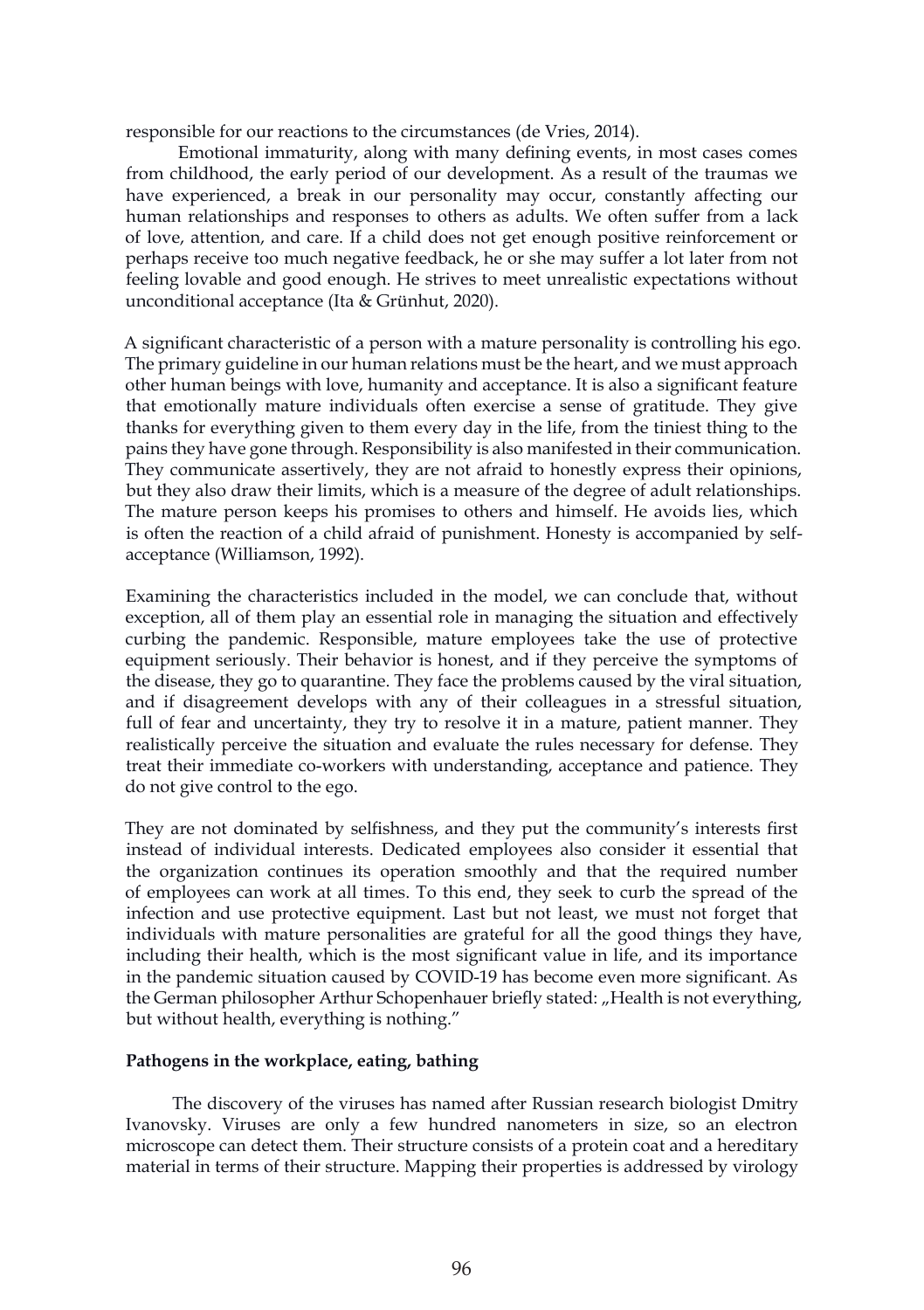as a discipline (Lomniczi, 2020). Viruses can only multiply as parasites, so plants, animals, and fungi can also have unique viral diseases. Only a robust immune system can protect against them, and vaccination can help the immune system achieve the most effective protection against the virus.

As a branch of microbiological science, bacteriology deals with studying the scientific, primarily physiological, properties of bacteria (Deák et al., 2006). Bacteria belong to prokaryotic organisms. Their size varies between  $0.5-20 \mu m$ . The fundamental feature that separates them from eukaryotes is that their genetic stock is not membrane-separated from the cytoplasm (Komáromy, 1996). Most bacteria are harmless or beneficial, but there are also pathogenic pathogens. Antibiotics can use to fight infections caused by pathogenic pathogens.

Viral control, i.e., adherence to hygiene requirements, the importance of disinfection, and daily testing require even more attention thanks to COVID-19 (Song et al., 2021). In addition to heat treatment during a pandemic, irradiation, use of chemical disinfectants, natural antimicrobials, and other antimicrobial procedures, individual health and immune protection can also be included.

 In addition to maintaining personal hygiene, environmental hygiene is also of paramount importance with the emergence of the COVID-19 pandemic. Accordingly, food that does not contain microorganisms (*e.g. Salmonella spp., Escherichia coli, Listeria monocytogenes, Campylobacter jejuni*), toxins produced by them, or metabolites in quantities that make their consumptions unacceptable to health may serve from the food business premises. However, the catering establishments and self-contained kitchen units where increased compliance and hygiene rules were prioritized before the epidemic.

 Factors influencing the activity of microbes, such as temperature, water activity, pH, oxygen demand, also require increased attention during food and food-related operations. The establishment of microbiological criteria guides comprehensive food and food establishments processes.

These criteria, i.e. the revision of critical limits, are carried out through Hazard Analysis and Critical Control Points (HACCP) and other quality assurance systems (GHP (Good Hygiene Practices), ISO (International Organization for Standardization), TQM (Total Quality Management)). Compliance with these rules is strictly monitored by both internal auditors and the authorities when providing workplace meals and stand-alone kitchen units, so the quality products can always be presented to the consumer.

### **Material and methods**

Aim of the research, research questions

 Our research aims to examine the individual's responsibility and the organization based on the outlined model. The study was conducted in the region of Western Hungary. Our research questions are the followings:

- What hygiene expectations do employees have towards their employer in general and during the pandemic?
- As a mature person, how compliant are the employees? How much do they contribute to preventing the spread of the virus?
- What managerial or subordinate behavior can cause the most significant risk of infection based on the employees' opinion?

Significant differences in hygiene expectations and performance play an essential role in our research (Figure 6). As part of the quantitative study, we performed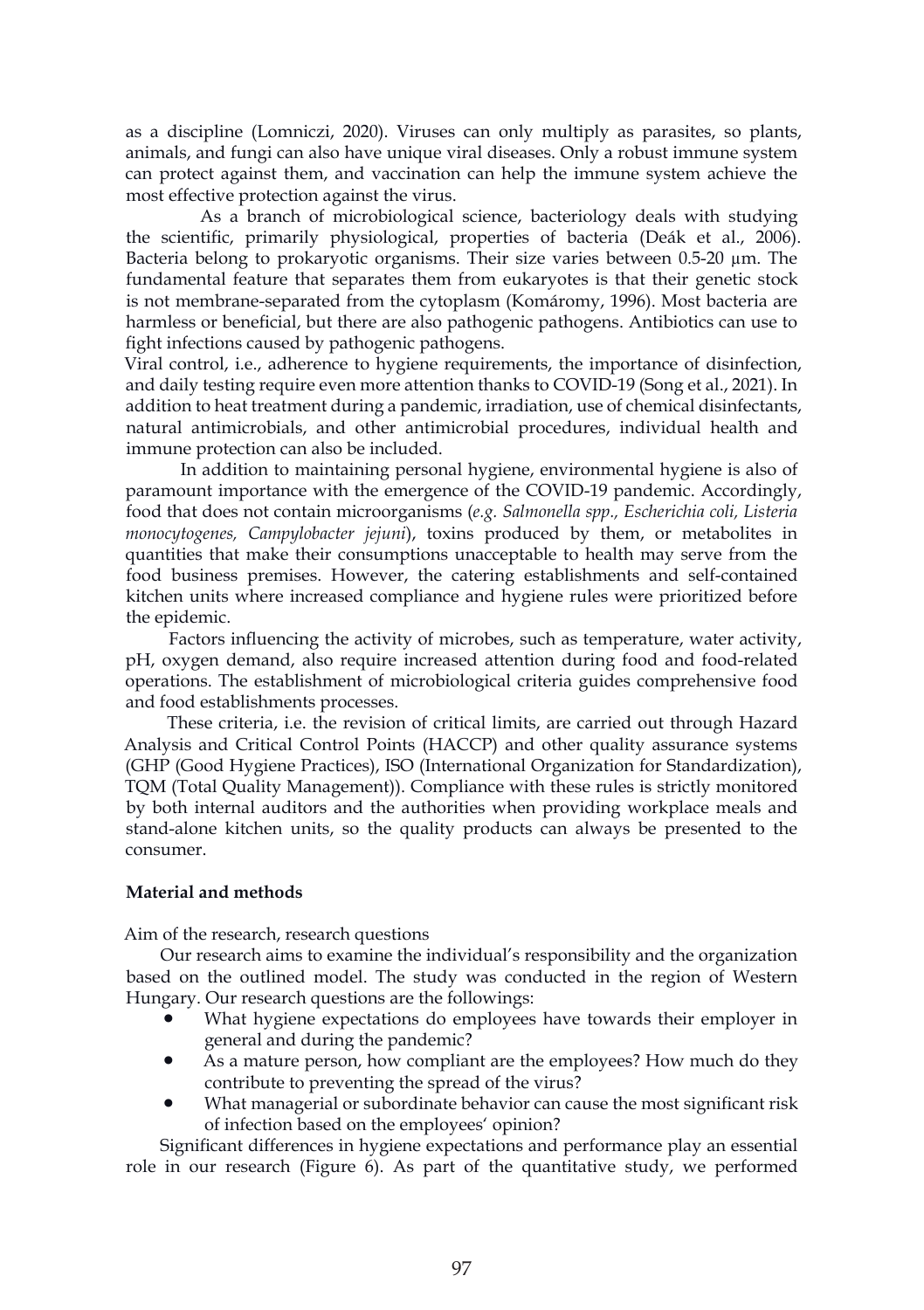computer-assisted data collection. After cleaning and filtering the data, we processed 150 valid responses. Our questionnaire contained only closed questions, and a six-point Likert scale was applied. We used IMB SPSS Statistics 26 and MS Excel programs to process the data.

In addition to the empirical analysis, such as calculating the mean, standard deviation and distribution (Hunyadi and Vita, 2008), we conducted a cross-tabs analysis to explore the correlations (Sajtos & Mitev, 2007). Although our sample cannot be considered representative (Kerékgyártó et al., 2009), our study is exploratory due to the unprocessed nature of the topic, and we consider our conclusions suitable for further research.



*Figure 6 Differences in hygiene expectations and performance*

*Source: Authors' own research*

### **Structure of the questionnaire**

 In the first part of our questionnaire, we asked about the respondents' demographic data and the essential characteristics of their employers. The following block is about the hygiene of eating circumstances; four cases had to be evaluated with a six-point Likert scale:

- current hygiene
- currently expected hygiene
- pre-pandemic hygiene
- Hygiene required before the pandemic

 The third block examines the hygiene of sanitary facilities with a similar structure to the second part but also of great importance. The fourth block was also asked about by Likert scale; we gathered information about the fear and the possibilities of infection in the workplace and management efforts. The fifth section is about assessing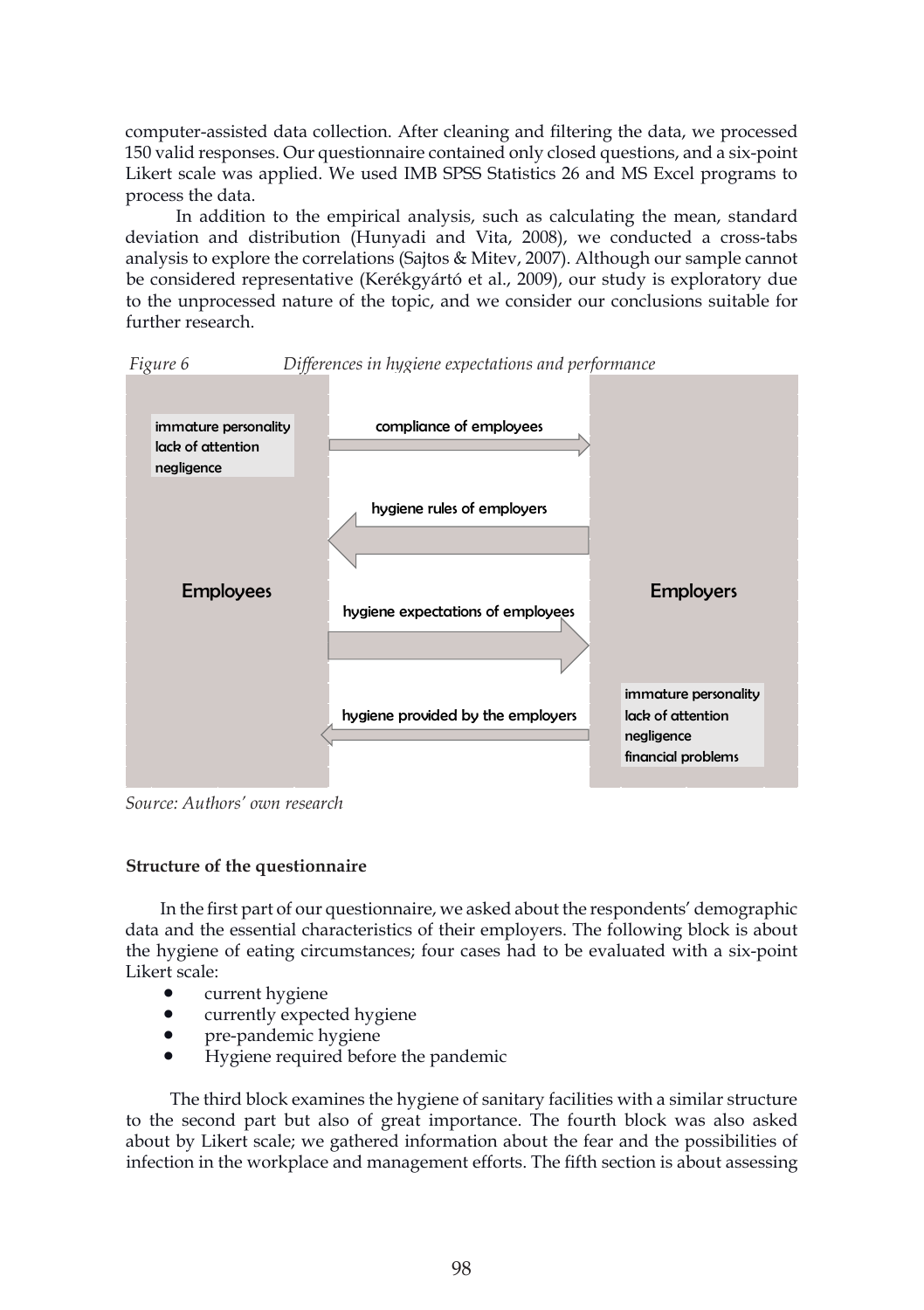compliance, while the sixth part is about ranking sources of risks.

## **Demographic and organizational composition of the sample**

During the quantitative survey, we received 150 evaluable responses. There were 91 women and 59 men who helped us. Regarding the age distribution (Figure 7), the majority of respondents (37%) are between 25 and 34 years old, while a significant group (28%) are between 35 and 44 years old. The proportion of people under 25 years and between 45 and 54 years, is almost the same, 15% and 16%. The proportion of the respondents over 54 is 4%, but as employment was a condition for completing the questionnaire, we could not expect too many older respondents.

The distribution of respondents by position is characterized by the predominance of white-collar workers (54%). Blue-collar workers are represented by 21%, while the proportion of entrepreneurs and different levels of management remained below 10% (Figure 8). Most respondents could not classify their company's activities in any category (44 people).



*Source: Authors' own research*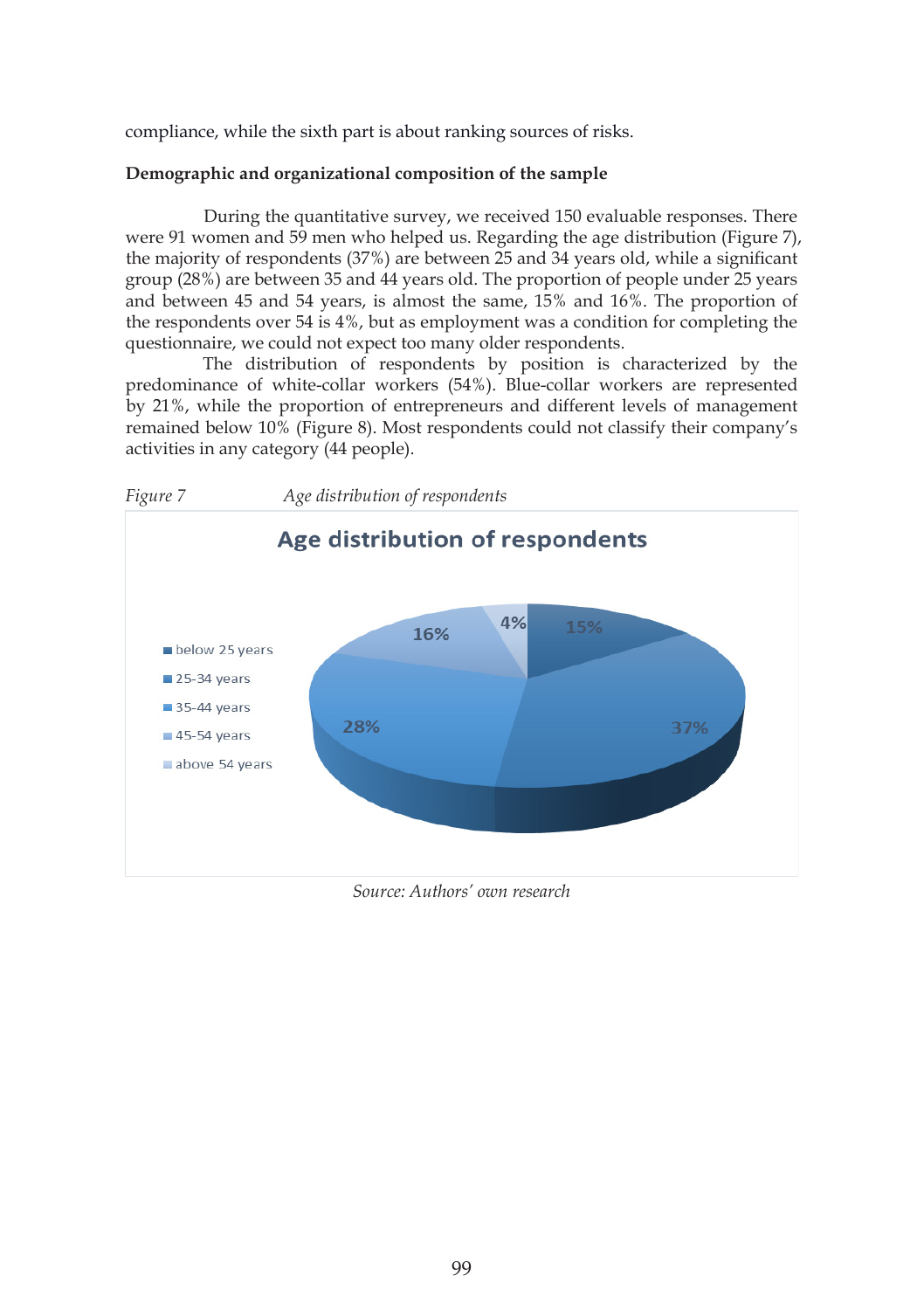*Figure 8 Distribution of respondents by position*



# Distribution of respondents by position

*Source: Authors' own research*

Forty-one people work in the industry, seven people in agriculture. Employees working in personal and material services were included in the sample with 29 people (Figure 9). Forty-one respondents work for large companies and 40 for medium-sized enterprises. Thirty people are employees of small businesses, 29 work for micro-enterprises, and ten are self-employed (Figure 10).

*Figure 9 Main scope of activities of companies*



*Source: Authors' own research*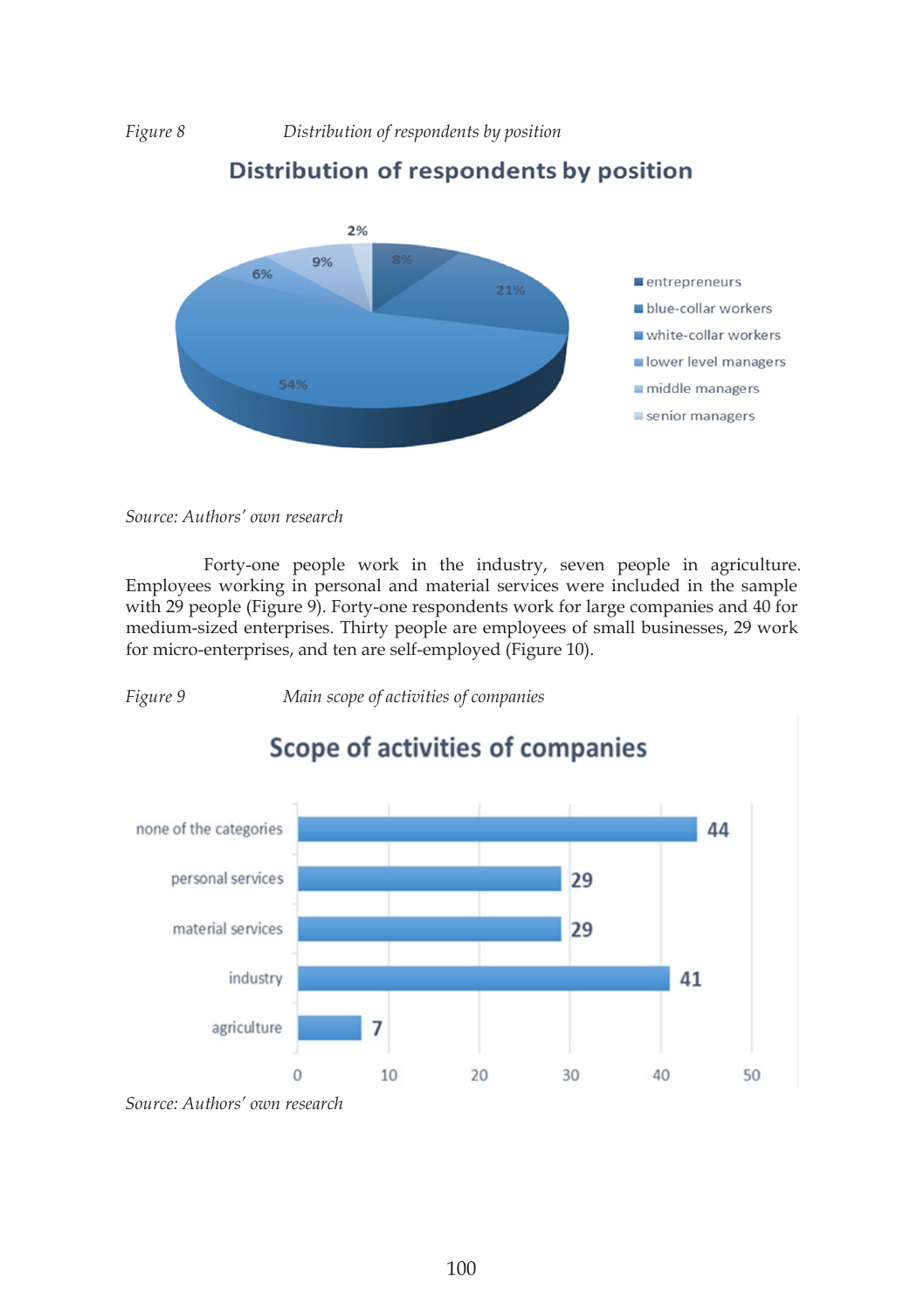

*Source: Authors' own research*

## **Results and discussion**

## **Empirical analysis**

We measured the importance of food and sanitary hygiene on a six-point Likert scale. In both cases, we formed four categories:

- • current real hygiene
- currently expected hygiene
- actual hygiene before the pandemic
- regular hygiene before the pandemic.

In our analysis of hygiene expectations, we must also consider that the gender ratio in the workplace has changed. Typically, the working hours of male workers decreased, women remained at home due to layoffs or family coercion (Eurofound, 2021).

During a pandemic, the expected level of food hygiene is higher (Figure 11). The average values calculated on a scale of 1 to 6 are 5.125 and 5. Expectations are strikingly higher than the actual level of hygiene (5.125 and 4.625).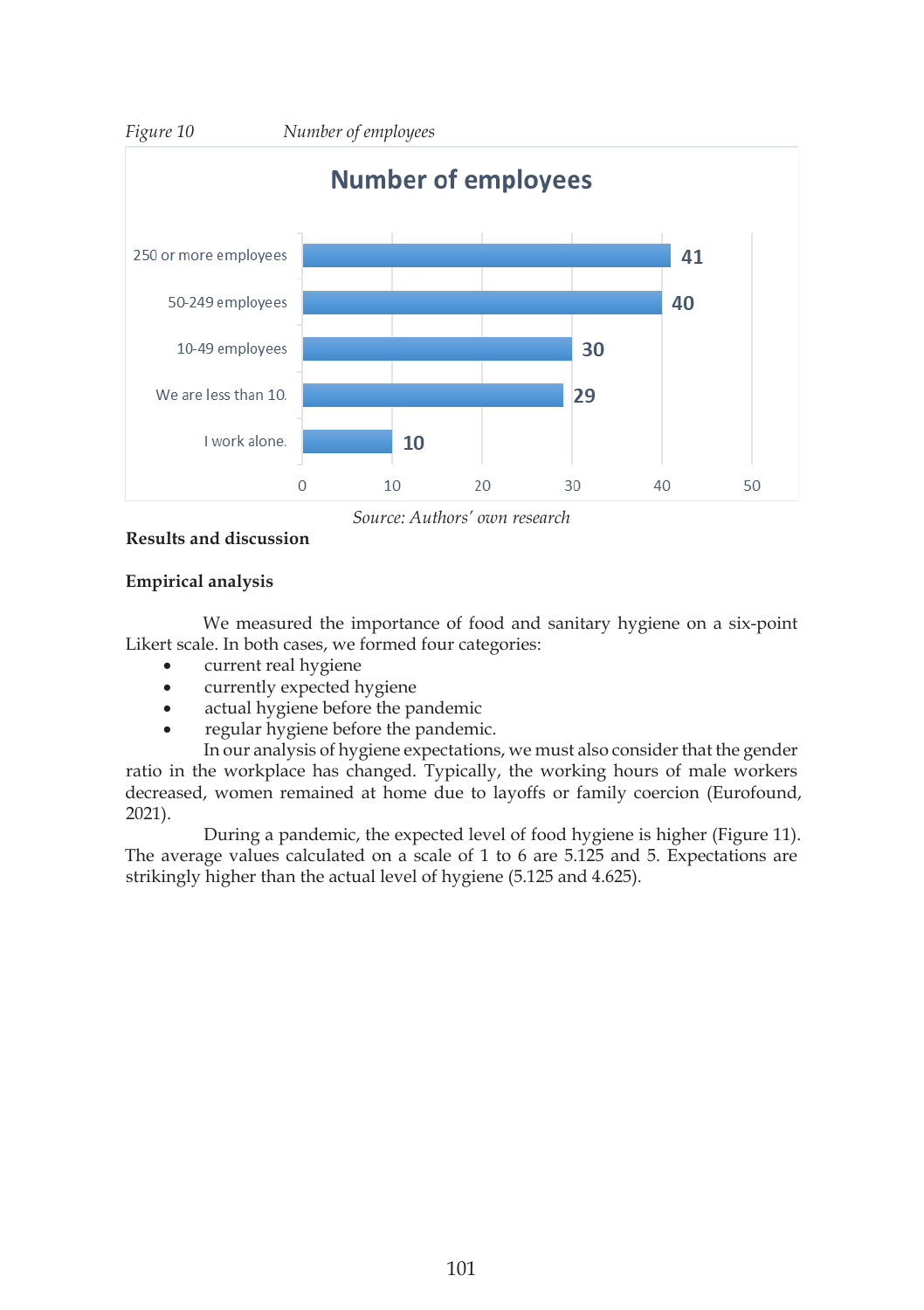

*Source: Authors' own research*

 Based on Figure 12, we found similar correlations concerning sanitary hygiene. (Average value of basic hygiene during a pandemic: 4.625; the average value of expected hygiene during the pandemic: 5, the average value of the actual hygiene before a pandemic: 4.25, the average value of the expected hygiene before a pandemic: 4.875).

 In the case of extreme opinions, intense fear or the lack of it is observed, and the attitude focused on the workplace is stronger. However, in the case of moderate fear or caution, life outside the workplace is a more significant source of danger (Figure 13).



*Source: Authors' own research*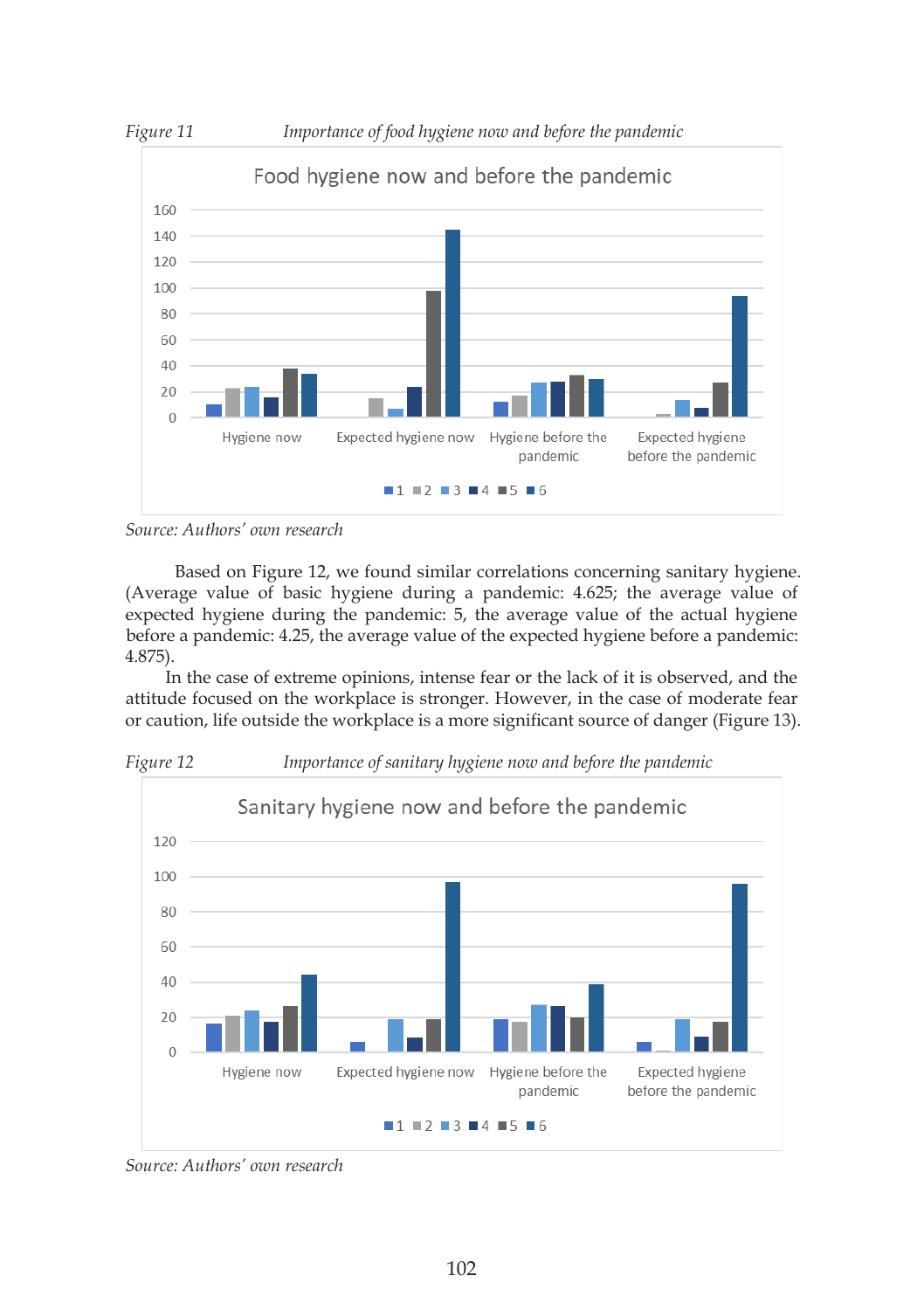

*Source: Authors' own research*

## **Conclusion**

We found the following significant outcomes in our study:

- based on the respondent's position, the expected food hygiene in the workplace is different, and we experienced higher demand for white-collar workers (p <0.001),
- based on the respondent's position, the expected sanitary hygiene in the workplace is different, and there is a higher demand for white-collar workers  $(p \le 0.001)$ ,
- based on the respondent's position, we found differences in the change of clothes in the workplace, and blue-collar workers changed their clothes frequently even before the pandemic, there is a minimal change during the crisis (p = 0.001),
- based on the respondent's position, the degree of observance of hygiene rules is different in the workplace. There is a high level of compliance with the rules among senior managers and entrepreneurs  $(p \le 0.001)$ ,
- based on the number of employees, toilet hygiene is different in the workplace during the pandemic à individual workers are in a better position, worse hygienic conditions can be observed in large companies ( $p = 0.015$ ),
- the efforts of the management are considered to be more significant, and the workers wash their hands more often  $(p = 0.001)$ ,
- as a result of the managers' efforts, the value of cleaning increased or cleanliness had a high value in the past ( $p = 0.001$ ),
- the activity of colleagues is a different source of danger based on the age of the respondents. The middle age group considers colleagues' behavior hazardous ( $p = 0.031$ ).

There are physical causes of workplace infections (Figure 14). These reasons are lack of protective equipment, distance or hygiene.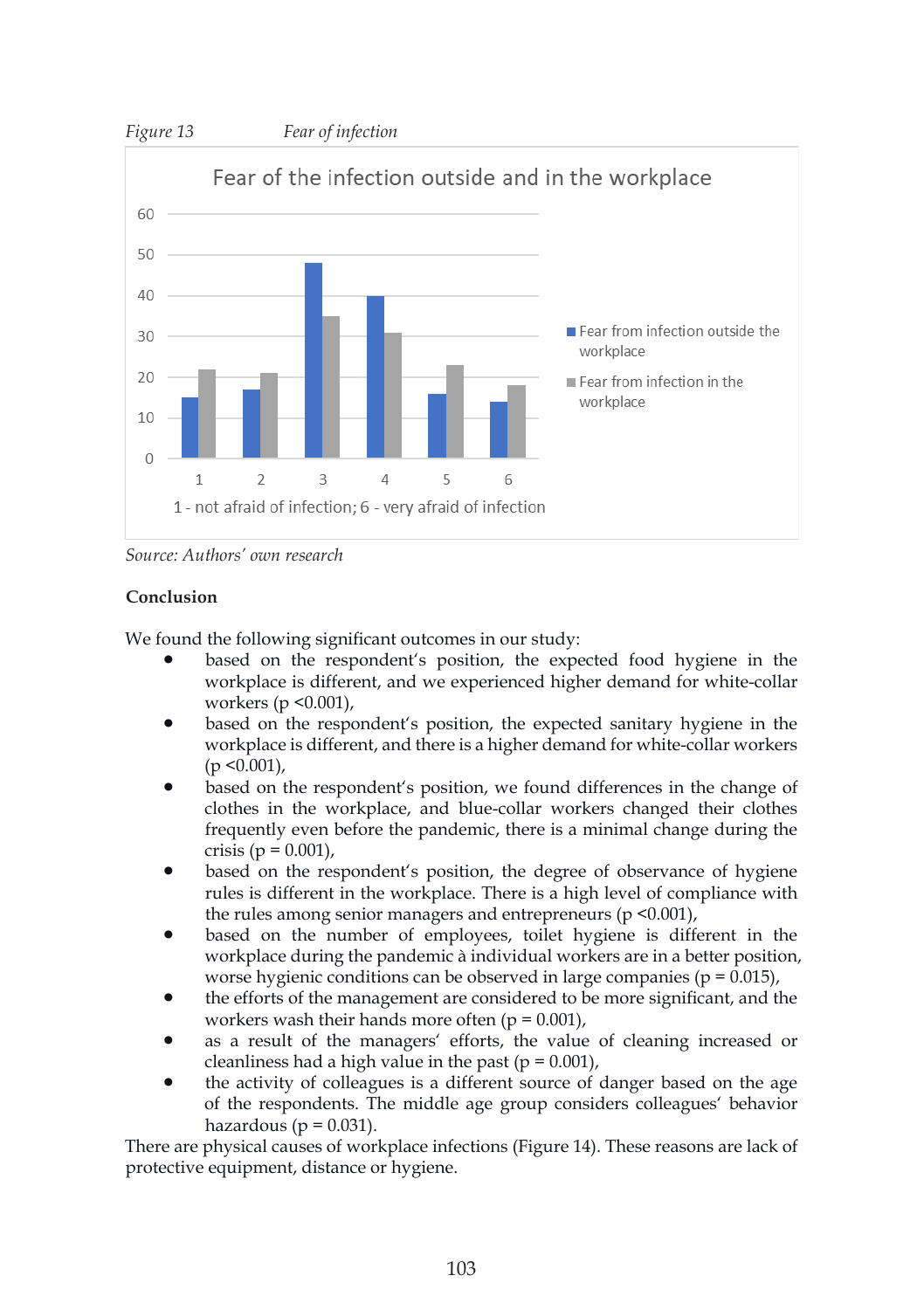

*Source: Authors' own research*

However, there are also so-called background reasons that create physical causes. We examined them based on employee opinions. The order of the hazards and the average value are the followings:

- 1. inattention (average: 3.125),
- 2. behavior of colleagues (average: 3),
- 3. lack of leadership, attention (average: 2.75),
- 4. work activity (2.625).

## **Limitations and future research**

 Each constraint is also a chance to continue the research. The analysis was performed in Hungary, but data collection in Slovakia is already underway for comparison, considering Hofstede's cultural dimensions if possible. We only collected employee opinions, but there is the opportunity to examine employer views. Our research took place during the third wave of the pandemic, and sometimes we also asked respondents about the times before the crisis. It would be advisable to conduct a study covering the whole period to follow the changes.

 The global labor market will change as a result of the Covid-19 pandemic. We can state that occupational hygiene can become a goal of human resource management (Cotofan et al., 2021). Cleanliness of the work environment is part of employee wellbeing.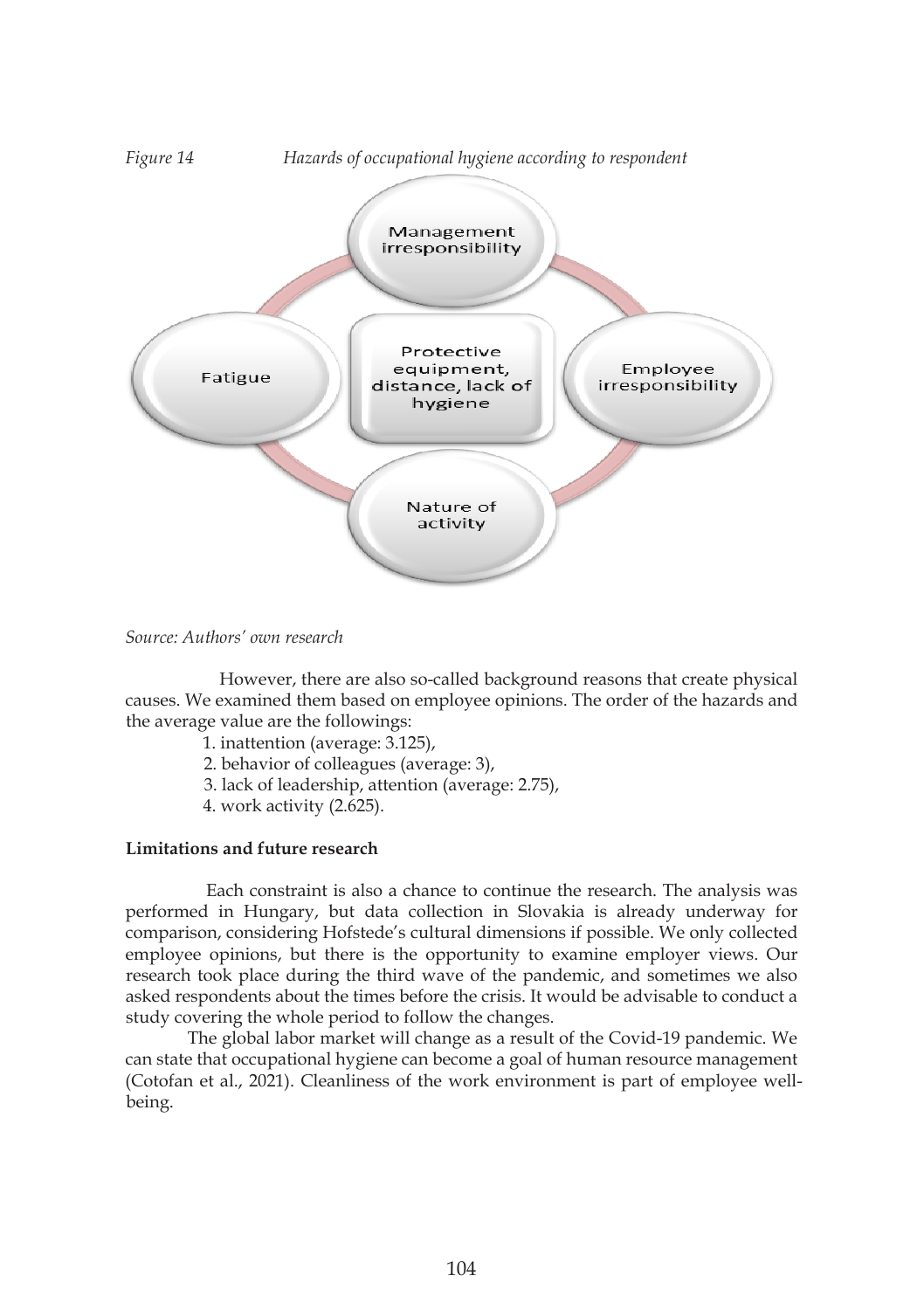#### **Bibliography**

- 1. Accenture (05/03/2021). *COVID-19: Huge crisis but an unexpected teacher.* Source: https://www.accenture.com/us-en/blogs/industrialist-blog/covid-19-hugecrisis-but-an-unexpected-teacher.
- 2. Adikaram, A. S., Priyankara, H. P. R. & Naotunna, N. P. G. S. I. (2021). Navigating the Crises of COVID-19: Human Resource Professionals Battle Against the Pandemic. *South Asian Journal of Human Resources Management*, 8(1), 1-27.
- 3. Anderson, J., Rainie, L. & Vogels, A. E. (18/02/2021). *Experts Say the 'New Normal' in 2025 Will Be Far More Tech-Driven, Presenting More Big Challenges.* PEW Research Center. Source: https://www.pewresearch.org/internet/2021/02/18/expertssay-the-new-normal-in-2025-will-be-far-more-tech-driven-presenting-more-bigchallenges/
- 4. Antalik, I., Csapó, I., Karácsony, P., Kovács, Á. & Poór, J. (2020). The reasons for the transformation of the Hungarian labor market in the light of domestic empirical research. (In Hungarian.) *Opus et Educatio*, 7(4), 390-401.
- 5. Bach, B., Lockwood, G. & Young, J. E. (2018). A new look at the schema therapy model: organization and role of early maladaptive schemas, *Cognitive Behaviour Therapy*, 47(4), 328-349.
- 6. Banerjje, V.A. & Duflo, E. (2019). *Good Economics for Hard Times*. New York: Hachette.
- 7. Berentés, É. (2012). *The mature personality The personality background of human success, efficiency, and happiness*. (In Hungarian.) Budapest: Pro Personal Publishing House.
- 8. Berke, Sz., Schmidt, M. & Kőműves, Zs. (2021). Wellbeing at workplace health promotion and types of stress in Southern Transdanubia. *Régiókutatás Szemle*, 6(1), 58-66.
- 9. Böcskei, E. & Kis, V. (2020). *The Effects of the Pandemic on the Companies with Special Regard of the Digitization.* (In Hungarian.) Sopron: "XIV. Sopron Financial Day Conference...
- 10. Christopher, J., Murray, L., Lopez, D.A. & Mathers, D.C. (eds.) (2004). *The global epidemiology of infectious diseases.* Geneva: World Health Organization.
- 11. Cirrincione, L., Plescia, F., Ledda, C., Rapisarda, V., Martorana, D., Moldovan, R. E., Theodoridou, K. & Cannizzaro, E. (2020). Protocol. COVID-19 Pandemic: Prevention and Protection Measures to Be Adopted at the Workplace. *Sustainability,* 12(9), 3603.
- 12. Cotofan, M., De Neve, J-E., Golin, M., Kaats, M. & Ward, G. (2021). Work and Well-being during COVID-19: Impact, Inequalities, Resilience, and the Future of Work. In Helliwell, J. F., Layard, R. & Sachs, J. D., *World Happiness Report 2021* (pp.: 153-190). New York: Sustainable Development Solutions Network.
- 13. Deák T., Kiskó G., Maráz A. & Mohácsiné Farkas Cs. (2006). *Food-microbiology.* (In Hungarian). Budapest: Mezőgazda Publishing House.
- 14. Diamond, J. (2019). *Guns, Germs, and Steel: The Fates of Human Societies*. (In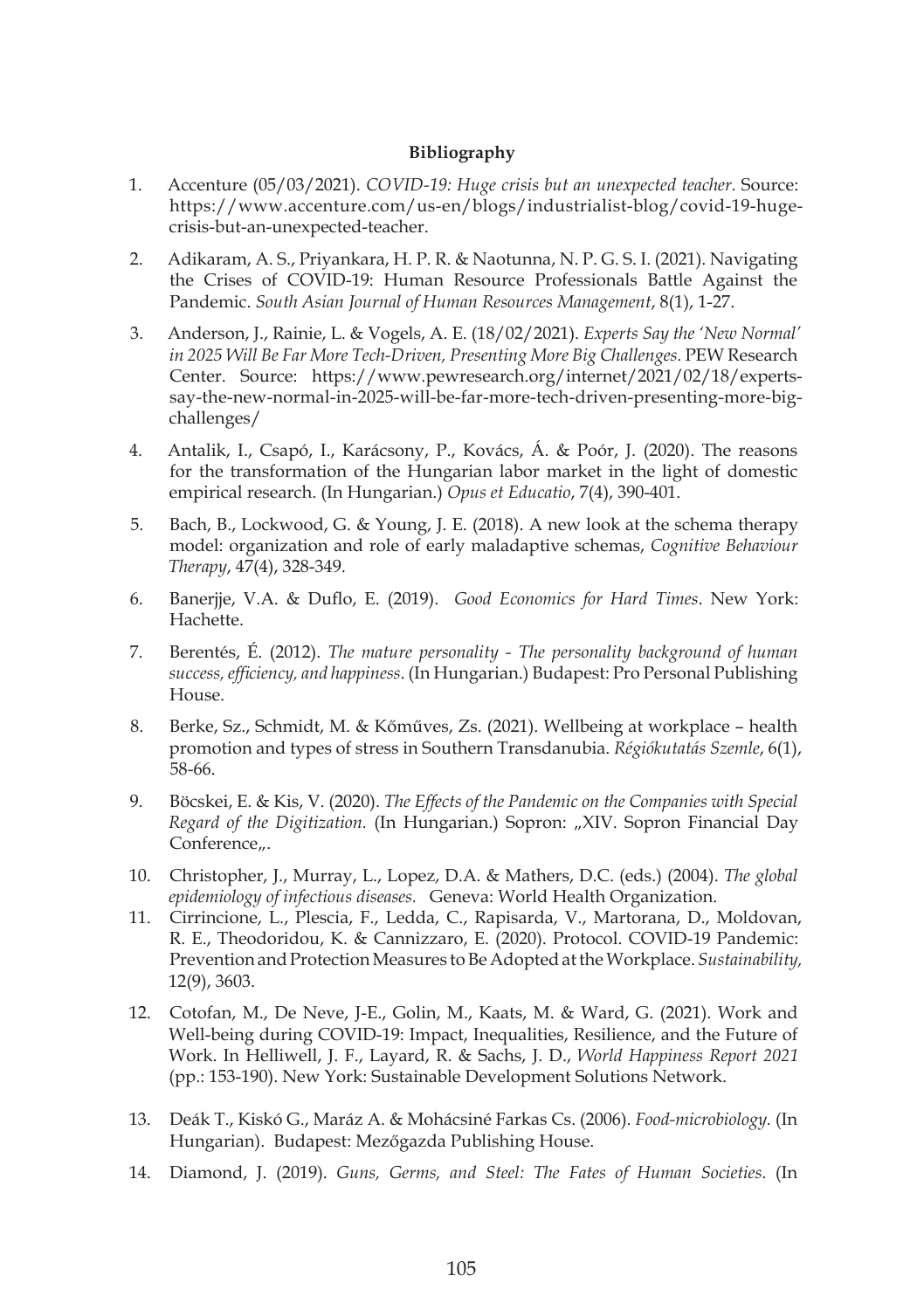Hungarian.) Budapest: Akkord Publishing House.

- 15. Diamond, J. (2020). *Upheaval Turning points for nations in crisis.* New York: Little, Brown and Company.
- 16. Einstein, Ch. (2021). *Climate A new story*. (In Hungarian.) Budapest: Édesvíz Publishing House.
- 17. Eurofound (28/09/2020). *Living, working and COVID-19. First findings April 2020*. Source:https://www.eurofound.europa.eu/sites/default/files/ef\_publication/ field\_ef\_document/ef20058en.pdf
- 18. Eurofound (2021). *COVID-19: Implications for employment and working life, COVID-19 series, Publications.* Luxembourg: Office of the European Union.
- 19. EY (21/052021). *Multidisciplinary professional services organization EY Study: More than half of employees globally would quit their jobs if not provided post-pandemic flexibility*. Source: https://www.ey.com/en\_ro/news/2021/05/ey-study--morethan-half-of-employees-globally-would-quit-their-
- 20. Forrai, J. & Barcs, I. (2018). *Public Health 1.: A college note for students at the Faculty of Health Sciences at Semmelweis University*. Budapest: Semmelweis University
- 21. Freeman, I. & Hasnaoui, A. (2011). The Meaning of Corporate Social Responsibility: The Vision of Four Nations. *Journal of Business Ethics*, 100(3), 419-443.
- 22. Gates, B. (2021). *How to Avoid a Climate Disaster: The Solutions We Have and the Breakthroughs We Need*. (In Hungarian.) Budapest: Libri Publishing House.
- 23. Ghebreyesus, T. A. (11/03/2020). *Virtual press conference on COVID-19 11 March 2020 (WHO).* Source: https://www.who.int/docs/default-source/coronaviruse/ transcripts/who-audio-emergencies-coronavirus-press-conference-full-andfinal-11mar2020.pdf?sfvrsn=cb432bb3\_2
- 24. Graeber,D., Schmidt-Petri , Ch. & Schröder, C. (10/05/2021). *Attitudes on voluntary and mandatory vaccination against COVID-19: Evidence from Germany.* https://journals.plos.org/plosone/article?id=10.1371/journal.pone.0248372
- 25. Hale, T., Angrist, N., Goldszmidt, R., Kira, B., Petherick, A., Phillips, T., Webster, S., Cameron-Blake, E., Hallas, L., Majumdar, S. & Tatlow, H. (2021). A global panel database of pandemic policies. Oxford COVID-19 Government Response Tracker. *Nature Human Behaviour*, 5(4), 529–538.
- 26. Hamidi, S., Sabourih, S. & Ewing, R. (2020). Does Density Aggravate the COVID-19 Pandemic? Early Findings and Lessons for Planners. *Journal of American Planning Association,* 86(4), 495-509.
- 27. Harwood, T.M., Beutler, E.L.& Groth- Marnat, G. (2021). *Integrative Assessment of Adult Personality.* New York: The Guilford Press.
- 28. Henter, I., Mramurácz, É. & Szabó, Zs. (2013). *Knowledge of nutrition and food science*. (In Hungarian.) Eger: Líceum Publishing House.
- 29. Honigsbaum, M. (2020). *The Pandemic Century: A History of Global Contagion from the Spanish flu to Covid-19.* London: Penguin Random House.
- 30. Hunyadi, L. & Vita, L. (2008). *Statistics I.* (In Hungarian.) Budapest: Aula Publishing House.
- 31. Ita, M. & Grünhut, Z. (2020). Trust: Humanity and Space: School Psychological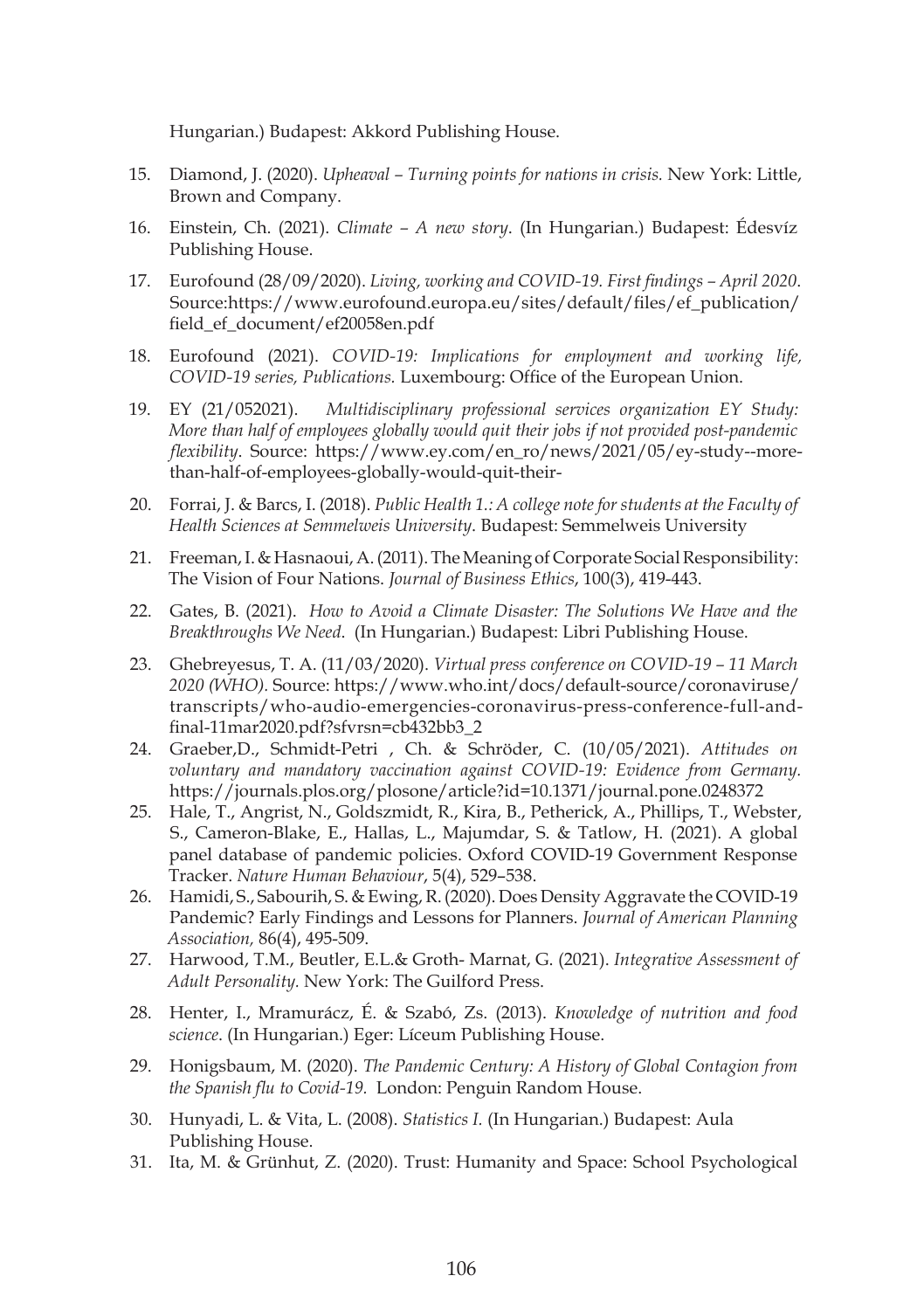Reflections on a Theoretical Problem. (In Hungarian.) *Tudásmenedzsment* 21(1-2), 229-240

- 32. ILO (18/03/2020). *Almost 25 million jobs could be lost worldwide as a result of COVID-19, says ILO.* Source: https://www.ilo.org/global/about-the-ilo/newsroom/news/ WCMS\_738742/lang--en/index.htm.
- 33. Karácsony, P. (2020). Effects of the Coronavirus Crisis on Hungarian Small and Medium-Sized Enterprises. *Polgári Szemle,* 16 (Spec.), 434-444.
- 34. Karácsony, P. (2021). Impact of teleworking on job satisfaction among Slovakian employees in the era of COVID-19. *Problems and Perspectives in Management*, 19(3), 1-9.
- 35. Kazainé, Ó. A. (2020). *The future of teleworking. The potential of telecommuting based on the opinions of employees.* (In Hungarian.) 179 Blog study*.* Budapest: Corvinus University of Budapest.
- 36. Kerékgyártó, Gy., L. Balogh, I. & Szarvas, B. (2009). *Statistical methods and their application in economic and social analyzes*. (In Hungarian.) Budapest: Aula Publishing House.
- 37. Komáromy L. (1996). *Fundamentals of Cell Biology.* Pécs: University of Pécs.
- 38. Kőműves, Zs. & Berke, Sz. (2021). Labor retention in the domestic SME sector in Somogy county. *Régiókutatás Szemle*, (6)1, 66-77.
- 39. KSH (07/04/2020). *Teleworking has become more valuable in the shadow of Covid19.* (In Hungarian.) Source: https://www.ksh.hu/docs/hun/xftp/idoszaki/ koronavirus-tavmunka/index.html
- 40. Kun Á., Kozák E., Mokos J. & Rózsa L. (eds.) (2021). *Covid is like the flu, only more deadly.* (In Hungarian). Budapest: Typotex Publishing House.
- 41. Lomniczi B. (2020). We play the score (partiture) of the virus. There is no life for it outside the cell. (In Hungarian.) *UNIVET - Journal of the University of Veterinary Medicine*, (4), 9-11.
- 42. Mailand, M. & Larsen, T. P. (2018). *Hybrid Work Social Protection of Atypical Employment in Denmark.* WSI – Institute of Economic and Social Research. No. 11 · March 2018 · Hans-Böckler-Stiftung.
- 43. Marcoux, T., Galeano, K., Galeano, R., DiCicco, K., Al Rubaye, H., Mead, E., Agarwal, N. & Galeano, A. (2021). A public online resource to track COVID-19 misinfodemic. *Social Network Analysis and Mining,* 11, (1):45.
- 44. Mende, B. G. (2015). *Everyday life with epidemics, diseases of historical times.* (In Hungarian.) Colloquium material for 2015/16. I. semester. Introduction to Historical Epidemiology. For ELTE BTK lecture. Source: https://ri.abtk.hu/ images/letoltes\_publ/mende.balazs/jarvanytan.pdf
- 45. Opriessnig, T., Mattei, A. A., Karuppannan, A. K. & Halbur, P. G. (2021). Future perspectives on swine viral vaccines: where are we headed? *Porcine Health Management*, 7 (1):1.
- 46. Poór, J., Dajnoki, K., Pató, G. Sz. B. & Szabó, Sz. (2021.a). *Coronavirus Crisis: Phase One and Two -Challenges and HR Responses.* Gödöllő: Hungarian University of Agricultural and Life Sciences.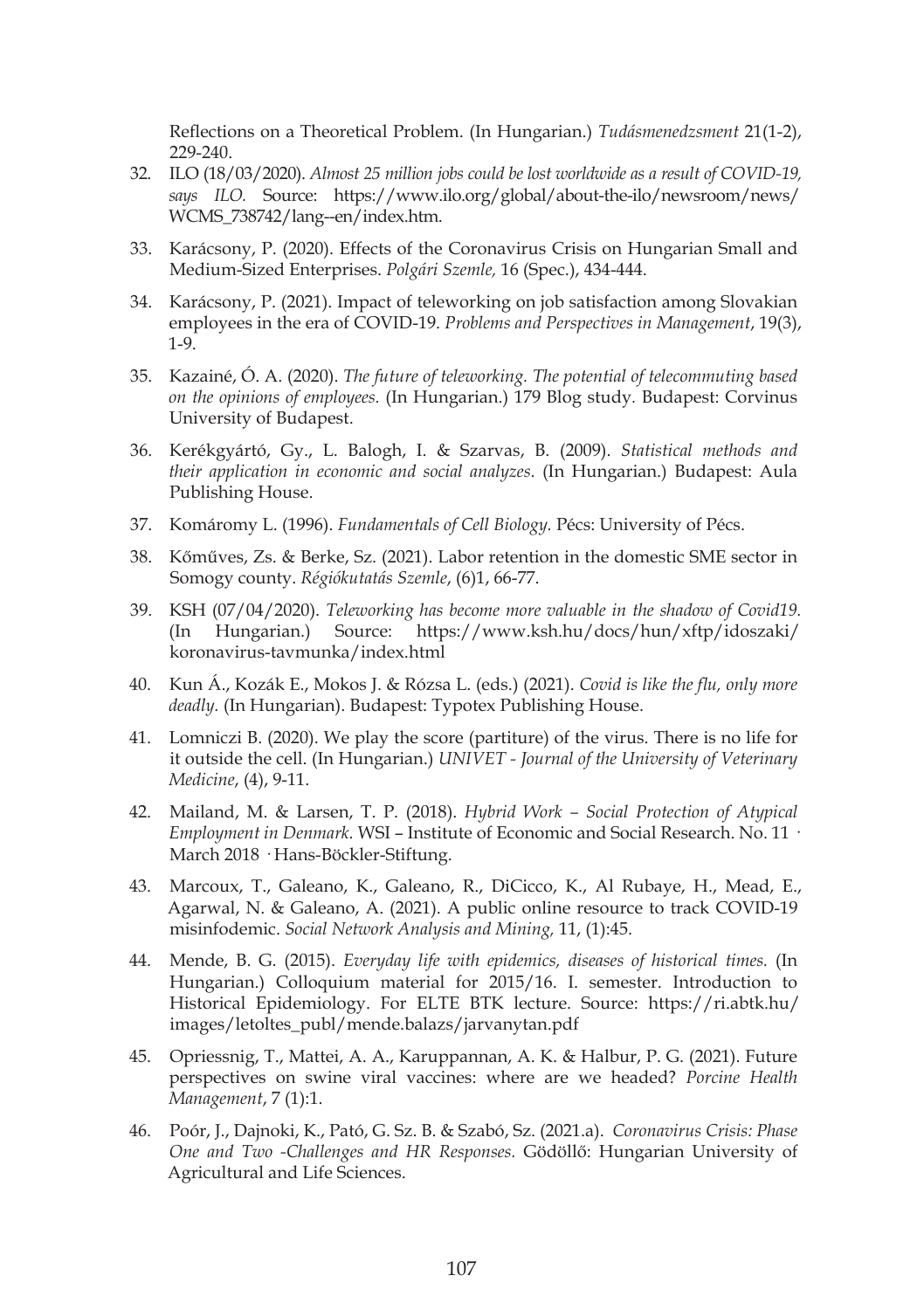- 47. Poór, J., Balogh, G., Dajnoki, K., Karoliny, M., Kőműves, Zs., Pató, G. Sz. B. & Szabó, Sz. (2021.b). C*OVID-19 - Coronavirus Crisis: Phase III Challenges and HR Responses.* Gödöllő: Hungarian University of Agricultural and Life Sciences.
- 48. Poór, J., Módosné Szalai, Sz., Jenei, Sz., Dajnoki, K., Jarjabka, Á., Szabó, K. & Pató, G. Sz. B. (2021c). *The Effects of the Pandemic on Hungarian Public and Private Organizations, Similarities and Differences*. Cluj-Napoca, Romania, MCCS Conference, 4-5 June.
- 49. Poór et al. (2021d). Labor Shortage in Seven Central and Eastern European Countries in Transition: before and during COVID 19. *Journal of Corporate Governance Research*. 5(1), 62-92.
- 50. Rafaeli, E., Bernstein, D. P. & Young, J. (2011). *Schema Therapy*. Distinctive Features. USA: Routledge.
- 51. Reyes, R., Ahn, R., Thurber, K. & Burke, F.T. (2013). Urbanization and Infectious Diseases: General Principles, Historical Perspectives, and Contemporary Challenges. In Fong, I. W. *Challenges in Emerging Infectious Diseases of the 21st Century*. Springer. 123–146.
- 52. Romsics, I. (2017). *History of Hungary*. (In Hungarian) Budapest: Kossuth Publishing House.
- 53. Roozenbeek, J., Schneider, C. R., Dryhurst, S., Kerr, J., Freeman, A. L. J., Recchia, G., van der Bles, A. M. & van der Linden, S. (2020). Susceptibility to misinformation about COVID-19 around the world. *Royal Society Open Science*, 7(10), 1-15.
- 54. Sajtos, L. & Mitev, A. (2007). *SPSS research and data analysis manual.* (In Hungarian.) Budapest: Alinea Publishing House.
- 55. Sheffi, Y. (2017). *The Power of Resilience. How the Best Companies Manage the Unexpected*. Cambridge: MIT Press.
- 56. Song, C. & Lee, J. (2015). Citizens' Use of Social Media in Government, Perceived Transparency, and Trust in Government. *Public Performance & Management Review*, 39(2), 430-453.
- 57. Song, M., Yang, M. & Hao, J. (2021). Pathogenic Virus Detection by Optical Nanobiosensors. *Cell Reports Physical Science*. 2(1), 100288.
- 58. Sull, D., Sull, C. & Bersin, J. (2020). Five Ways Leaders Can Support Remote Work. *MIT Sloan Management Review*, 61(4), 1-10.
- 59. Trouillard, S. (18/12/2020). *Katalin Kariko, the scientist behind the Pfizer Covid-19 vaccine.* France 24. Source: https://www.france24.com/en/americas/20201218 katalin-kariko-the-scientist-behind-the-pfizer-covid-19-vaccine
- 60. Turner, J. G. (2017). *The Oxford History of the Novel in English: Volume 1: Prose Fiction in English from the Origins of Print to 1750.* Cross-Sections (3): 1666–1670.
- 61. Újszászi, I. (2020). Katalin Karikó, an alumnus of SZTE, is one of the founders of one of the most promising vaccines against the coronavirus *University Szeged Magazine*, (1), 14-15.
- 62. Viswanath, K., Bekalu, M., Dhawan, D., Pinnamaneni, R., Lang, J. & McLoud, R. (2021). Individual and social determinants of COVID-19 vaccine uptake. *BMC Public Health*, 21 (1), art. no. 818.